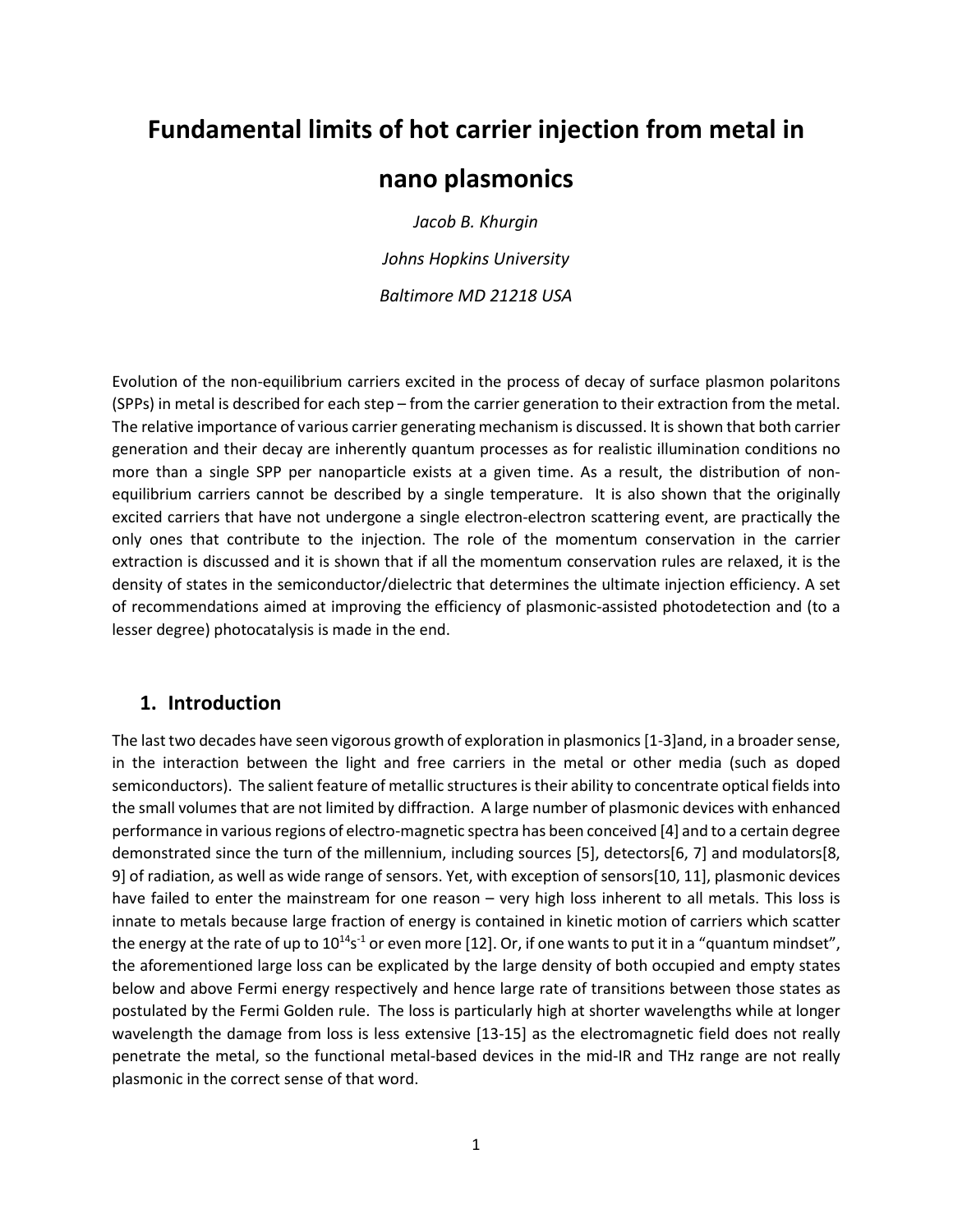It is the realization that loss in plasmonics is inevitable that has prompted a significant part of plasmonic community to re-examine the issue and shift the focus of their efforts from the futile battle to reduce the absorption in metals to the quest for creative use of that absorption [16, 17], which in fact should not be thought of as an irretrievable loss but rather as the transfer of energy from plasmons first to the single particle excitations in metal (electron-hole pairs) and then to the lattice vibrations. If the absorbed energy can be recaptured on one of the stages before the equilibrium with the surroundings is achieved, it can be put into productive use as has been indeed demonstrated by a number of groups[6, 18-20]. The stage at which the absorbed energy can be captured with the least effort is obviously just after the energy has been transferred to the lattice (which in general is far less than a picosecond). Depending on how well the plasmonic entities are isolated from the surroundings, they can be heated by hundreds of degrees and that rise in temperature can be used for diverse applications ranging from cancer therapy [21] to thermophotovoltaics[22].

Capturing the energy at the first stage, when it has just been transferred from the plasmon polaritons to the electron-hole pairs and before it has moved down the line to the lattice phonons is obviously significantly more difficult since it has to be done on sub-picosecond scale, but is also potentially far more rewarding since the kinetic energies (relative to the Fermi energy) of these so-called "hot carriers" are commensurate with the photon energy, i.e. correspond to tens of thousands of degrees of Kelvin, i.e. way beyond the melting point of the metals. For this reason, the hot carriers have sufficient energy to perform the feats that carriers in equilibrium with the lattice can never do, even if the lattice is heated almost to the point of melting. In particular, hot carriers may have energy sufficient to overcome the binding force that keeps them inside the metal and carrying charge out and into the adjacent material which can be semiconductor, dielectric, or a solution surrounding the metal nanoparticle. Once the barrier is surmounted, the charges are separated, and by collecting the charges at contacts, one can operate the device as a photodetector or a photovoltaic cell as has indeed been done in many works. Alternatively, the charges can serve as catalysts for various chemical reactions that take place either directly on the metal surface [23-25], or, more often after first being transferred to a dielectric or semiconductor material, like  $TiO<sub>2</sub>[26, 27]$ .

At this time a large body of work has been accumulated on the process of charge transfer of hot carriers from the plasmonic metals into semiconductors or dielectrics [27-38]. The results (in terms of the injection efficiency) have varied between the different groups, sometimes by orders of magnitude and more. The confusion has not been greatly helped by numerous theories that have been developed to explain the observed phenomena. Trying not to sound too critical of all the worthwhile efforts expended in the attempt to make sense of hot carrier injection, we would nevertheless mention the common trend of overreliance on the numerical methods of many of the prior works to the detriment of physical understanding. Moreover, recently the whole concept of carrier injection has been put into question and an attempt had been made to explain many experimental data simply via the heating of nanoparticles (i.e. what we refereed before to as a second stage of energy transfer) [39, 40]. As shown later this valiant endeavor, while not being entirely correct, is definitely not without a merit.

Faced with this reign of confusion in the field that I undertake this modest effort to shed some light onto hot carrier genesis, exodus, and decay that plagues the latter in plasmonic metals. As I already mentioned, this is not an homage to all the prior works, nor is it their explicit critique, so the readers glancing through these pages with the sole goal of establishing that a given prior work has been mentioned (no matter in what context), will be disappointed and should seek and find solace in multiple articles proliferating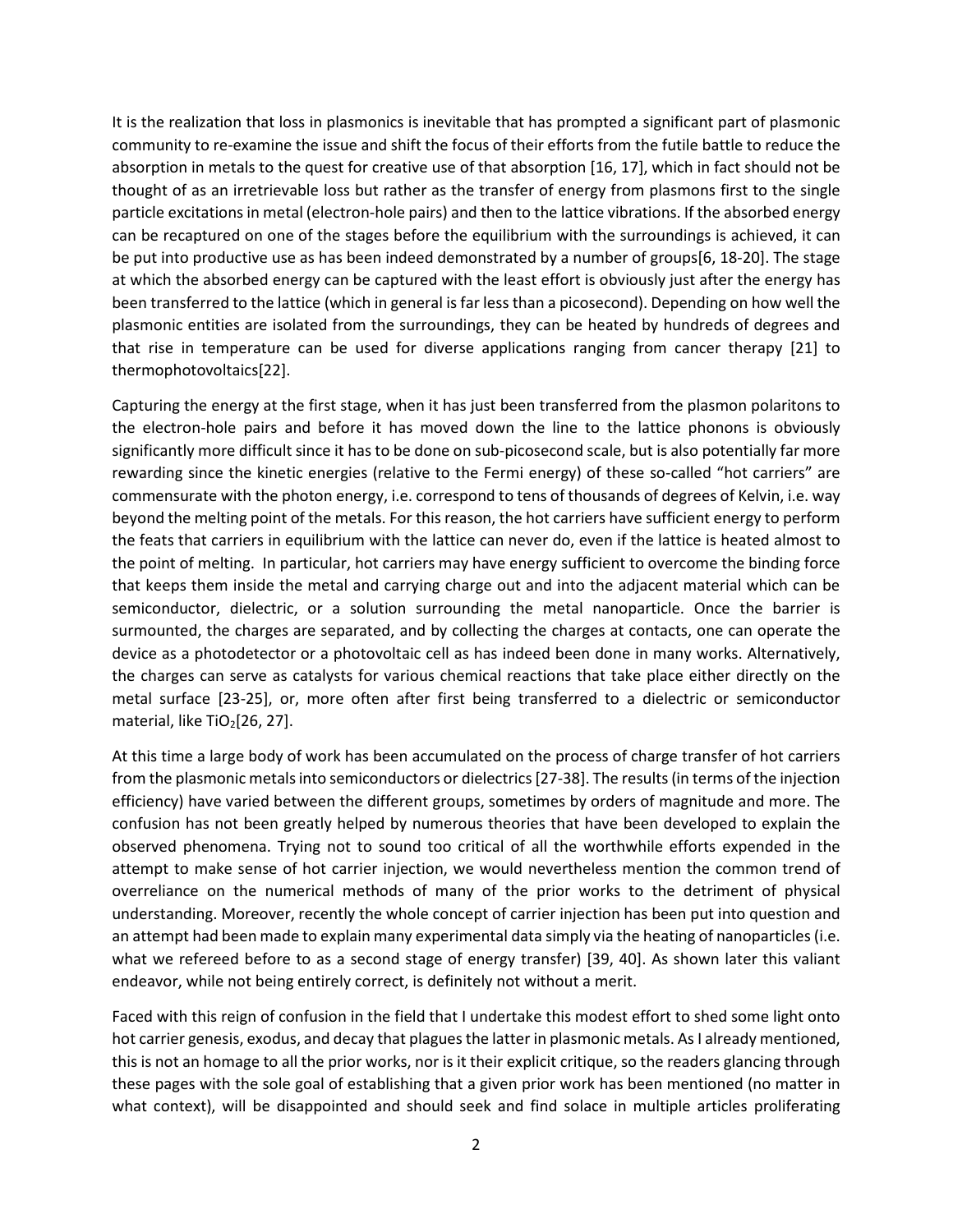elsewhere. In my opinion, referring the reader to a few solid review articles[41, 42] in addition to all mentioned above is sufficient to establish the framework for the present work. The goals of this work are very modest – to present what I believe is a simple physical picture of hot carrier generation, decay and emission and to establish what can be a maximum injection efficiency for a given metal/semiconductor (dielectric) combination.

The work is structured in the following way. Section 2, understandably, if ambitiously, entitled "Genesis", is essentially a very short review of my prior work [43] that has established how the hot carriers are generated by different mechanisms and what is their distribution in energy, space and angular coordinates. But also in this section an often overlooked feature in plasmonics is uncovered – the fact that under most practical conditions only a single SPP is excited on a given nanoparticle. In Section 3, that in line with the Pentateuch is called "Numbers", I make a key distinction between the "ballistic" or "first generation" carriers produced by light and all the subsequent "generations" spawned by the fast electronelectron scattering, with progressively lower energies, all the way to the thermalized hot carriers that can be characterized by the electron temperature  $T_{\rho}$ . I show that for the most practical situations, it is only that first "generation" of ballistic carriers that stands a decent chance of surmounting the barrier keeping them inside the metal. In Section 4 logically called "Exodus", I consider the role of lateral momentum conservation in the electron transfer across the barrier and show that if momentum conservation is fully relaxed by the interface roughness the injection efficiency can be greatly increased and depends only on the density of states (DOS) in two adjacent media. It this DOS ratio that determines the ultimate limit for electron injection from the metal, in total analogy to the "4n<sup>2</sup>" limit for the light capture in dielectric determined by Yablonovitch almost four decades ago [44, 45]. Section 5 is unsurprisingly devoted to the conclusions that hopefully will be of some use to the community.

### **2 Genesis: Hot carriers are generated. How and where?**

### *2.a How many SPPs are excited simultaneously?*

Before reviewing the mechanisms leading to SPP decay into electron hole pairs, it is instructive to ascertain roughly the numbers (for localized) and densities (for propagating) of SPPs involved in this. One can start with the localized SPPs as shown in Fig.1 a in which the electric field  $E_{SPP}$  is enhanced relative to the incident field  $E_N$  by roughly a factor of  $F \approx Q = \omega / \gamma$  [1, 46], where  $\gamma$  is the total SPP decay rate (radiative and nonradiative) to be evaluated later. This ratio can be higher or lower depending on the geometry and if resonant nano-antennas are involved the ratio can be as high as  $F \sim Q^2$  [47, 48]. Therefore the energy density in the SPP mode can be found as  $u_{spp} = F^2 I_{m} n / c$  where  $I_{N}$  is the power density of the incoming radiation and n is the index of refraction surrounding the nanoparticle. The total energy of the SPP mode is then  $U_{SPP} = F^2 I_{I} n / c \times V_{SPP}$  where  $V_{SPP}$  is a volume of the SPP mode, commensurate with the size of nanoparticle. Consider then a spherical nanoparticle of 50nm diameter and the light with average wavelength of 500nm and refractive index n=1. Then the average number of SPPs in the mode is  $\,N_{SPP}=$   $U_{SPP}$   $/$   $\hbar$   $\omega$   $\approx$   $2\times10^{-9}$   $F^2I_{I\!N}$  , where incident power density is in  $\,W$   $/$   $cm^2$  . Now even if we assume a really high field enhancement factor  $F^2 = 10^3$  one can see that in order to have on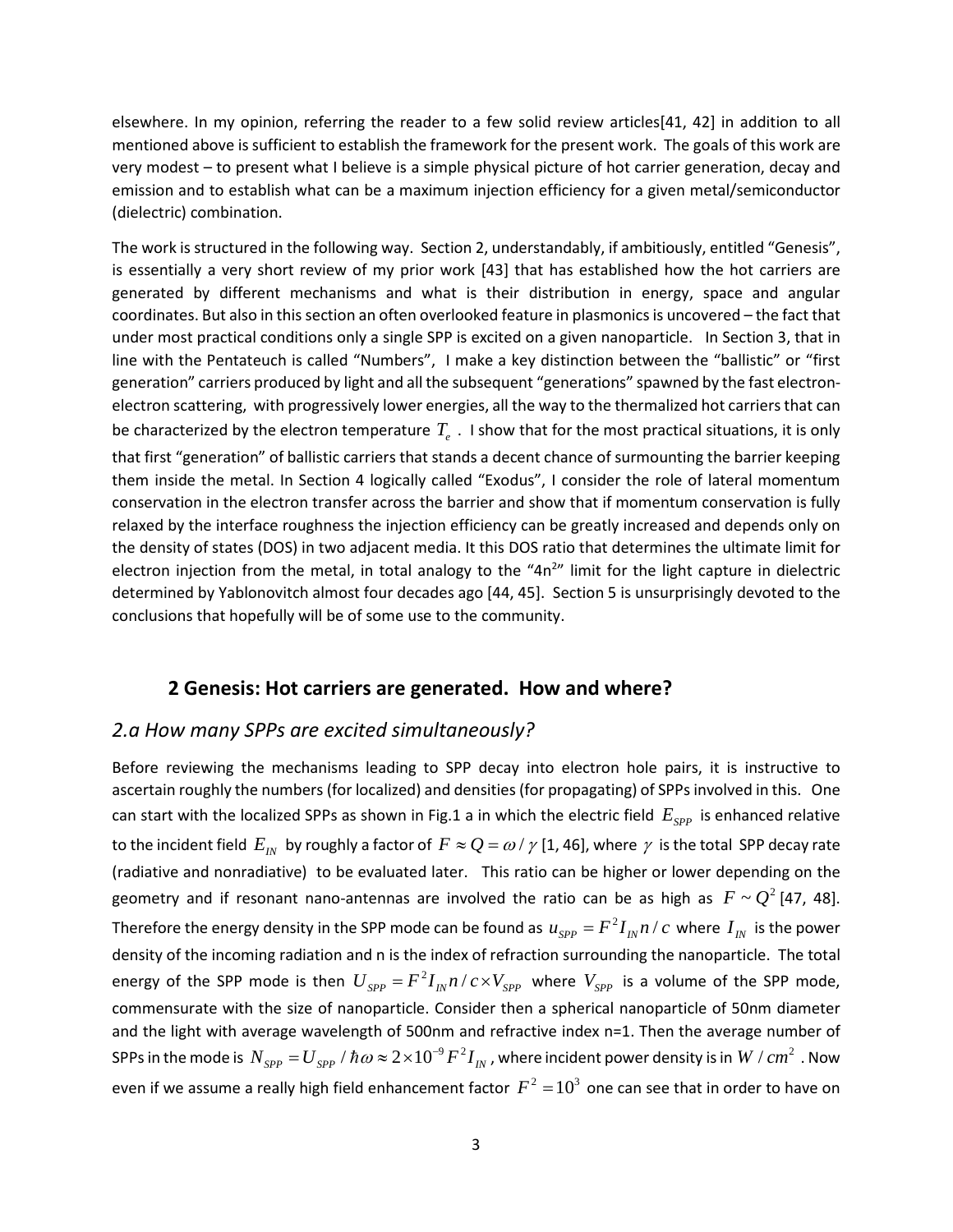average one SPP at a given time the incoming radiation should have power density of  $1 MW / cm<sup>2</sup>$  in a spectral region around SPP resonance. For comparison, solar irradiance near equator (1 sun) is only  $I_{I_N} \sim 0.1 W / cm^2$  so even concentrating this power by a factor 10<sup>3</sup> would still leave us with far less than 1 SPP at any given time. The situation is shown schematically in Fig. 2(a) where among many nanoparticles only a single one marked as "A" supports an SPP. After a plasmon lifetime  $\tau_{\tiny SPP} = \gamma^{-1}$ elapses there are no SPPs left within the volume as shown in Fig.2b while the SPP energy is transferred to hot carriers in the marked nanoparticle "A". Then (Fig.2c) after another  $\tau_{sPP}$  (although it can take significantly longer) an SPP is excited on the nanoparticle "B", and so on. Obviously, in photodetectors the irradiance is typically far less than  $1 MW / cm<sup>2</sup>$  as well. In other words, in practical situations, most of the time a given nanoparticle has no SPP in it –a single SPP is excited on rare occasions and then very quickly decays. That indicates that the SPP decay is by definition a quantum process that cannot be described classically as only one SPP is there at any given time. Another way to look at it is to establish the average interval between SPP excitations of a given nanoparticles as  $\Delta \tau = \tau_{SPP} / N_{SPP}$  which for the 50nm nanoparticle with  $\tau_{SPP} = 10$  *fs* considered above  $\Delta \tau = 0.5 \mu s / I_m$ . So it takes microseconds for the same nanoparticle gets excited again! Hence the situation depicted in Fig.1a in which the SPP mode is excited while some electron-hole pairs are present in the nanoparticle is not realistic – at a given time there may be an SPP excited on a nanoparticle or a hot electron-hole pair in it, or, most probably no excitation at all.



**Fig.1** Geometry of hot electron-hole pair generation in the metal with subsequent injection into semiconductor/dielectric using (a) Localized SPP's (mostly used in photocatalysis) and (b) Propagating SPPs (mostly used in photodetection). At realistic optical powers SPPs never coexist with hot carriers at the same time.

In the other relevant geometry (Fig.1b), if we consider a plasmonic or hybrid waveguide in which  $P_{\scriptscriptstyle IV} = 1 \mu W$  of power (which is a lot for the detector!) propagate while being absorbed in metal, the linear density of the propagating SPP's is  $dN_{SPP}$  /  $dl = P_{in}n / c\hbar \omega \approx 0.01 / \mu m$ . Since typically absorption takes place over the distance of only a few micrometers, once again the average number of SPP's inside the plasmonic waveguide at a given time is less than one, and, once again the process of hot carrier excitation should be treated as a quantum process.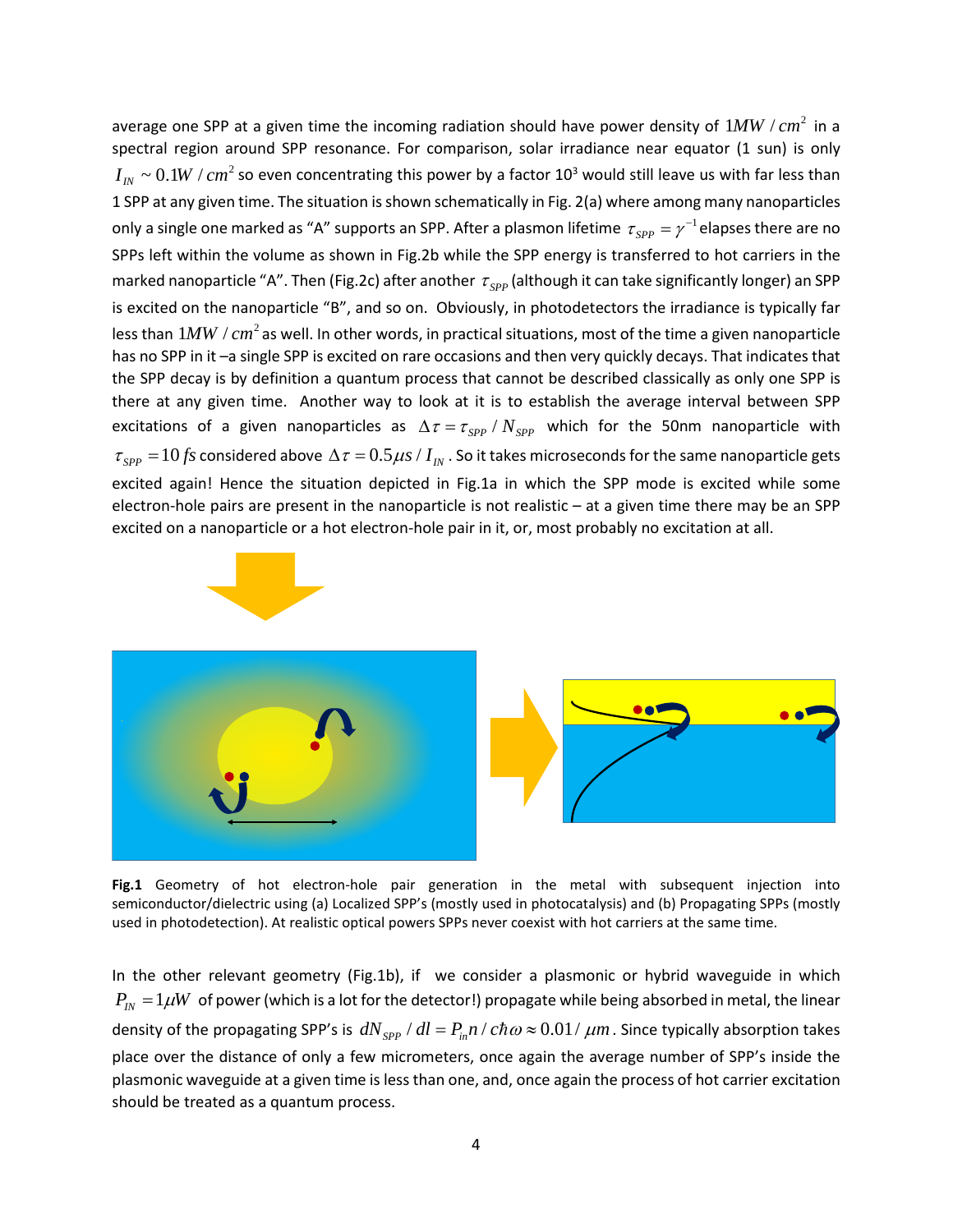It should be noted that in many experimental works the SPP excitation and hot carrier regeneration and decay have been studied using femtosecond lasers [29, 49-51] in which power densities can be much higher than a MW/cm<sup>2</sup>. These time-resolved measurements do provide information about hot carriers evolution, however they do it for the situation of multiple hot carrier excitation which actually almost never occurs in practical applications. For instance, when multiple SPPs are generated on the same nanoparticle there is always a possibility of exciting the carriers with energy exceeding  $\hbar\omega$ , but when the interval between SPP generation is long such even cannot take place.



**Fig.2** Dynamics of hot carrier generation and decay in the array of metal nanoparticles under typical photo-excitation conditions. At each point in time only a very few SPP are excited and also a very few nanoparticles contain nonequilibrium carriers. For example, in the "frame" (a) only one nanoparticle A is excited with SPP and few other nanoparticles tinted red contain non-equilibrium carriers generated by previously excited and decayed SPPs, while majority of nanoparticles tinted yellow remain "cold" or unexcited. In frame (b) the SPP on nanoparticle A has decayed into hot electron-hole pair and no SPPs are present. In frame (c) a new SPP is excited on nanoparticle B while the existing non-equilibrium carriers continue to further cool down

#### *2.b Four excitation mechanisms*

We now review the four mechanisms that lead to the decay of SPP.[43] *The first to be mentioned i*s the direct (i.e no phonons or impurities are involved) interband absorption between the inner (4d or 5d ) and outer (5s or 6s) shells of noble metals as shown in Fig 3.a. The energy gap separating the d shell and Fermi level residing in s-shell  $E_{ds}$  is equal to 2eV for Au and 3eV for Ag therefore kinetic energy of the electron generated in the s-band (relative to the Fermi level) is only  $E_{ik} < \hbar \omega -( E_{F}-E_{d})$  hence only UV excitation can create carriers energetic enough to surpass the barrier Φ that is on the order of 0.5-1eV. This is shown in Fig.4a where the probability of energy distribution  $F_{hotib}( E) = 1/( \hbar \omega - E_{ds})$ . As far as the angular distribution of the non-equilibrium carriers generated via interband absorption is concerned, it is uniform  $R_{ib}(\theta) = 1/2$ . as shown in Fig. 5 (a).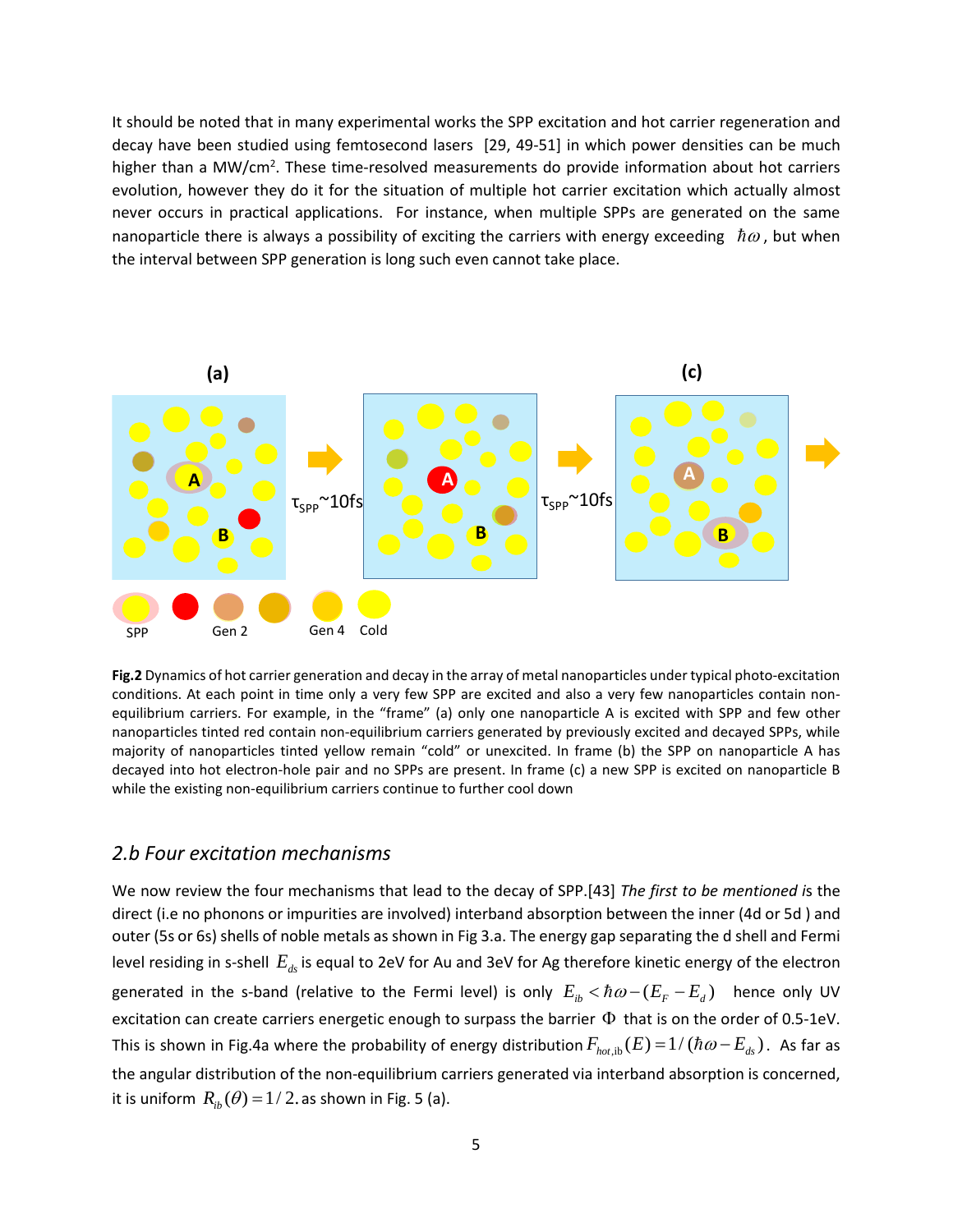

**Fig.3** Four mechanisms of electron hole pairs generation in metals where the average kinetic energy of electrons and holes is low (a) direct "vertical" interband transition (b) phonon (or impurity) assisted transition where the average energy of electrons or holes is ħω/2. (c) Electron-electron Umklapp scattering assisted transition with two electronhole pairs generated for each SPP and their average kinetic energies being ħω/4. (d) Landau damping or surface collision assisted "tilted" transition where the average energy of electrons or holes is ħω/2. As one can see the carriers generated via processes (b) and (d) are far more likely to have energy sufficient to overcome the surface (Schottky) barrier Φ and be injected into the adjacent semiconductor or dielectric.

As for the holes generated in d-shell, they may have large potential energy relative to the Fermi level, but their kinetic energy is very low, and, more important, their ballistic velocity is very low and hence mean free path is also very short because of their large effective masses. The holes generated inside the metal have very slim chance to reach the surface. Only when the photo-excited (first generation) hole decays into three new second generation particles (two holes and one electron) in s-shell the injection becomes possible, but due to their reduced energies second generation carriers (see below) the probability of such emission is quite low. For this reason, interband absorption only reduces the efficiency of hot carriers.

All other mechanisms are *intraband*, i.e. they involve absorption between two states with different wavevectors in the same s-band. This wave-vector (momentum) mismatch needs to be somehow compensated. *In the second mechanism*, the compensation is provided by either a phonon or an impurity (defect) with wavevector *q* as shown in Fig. 3b. As a result, as SPP is absorbed and a hot electron and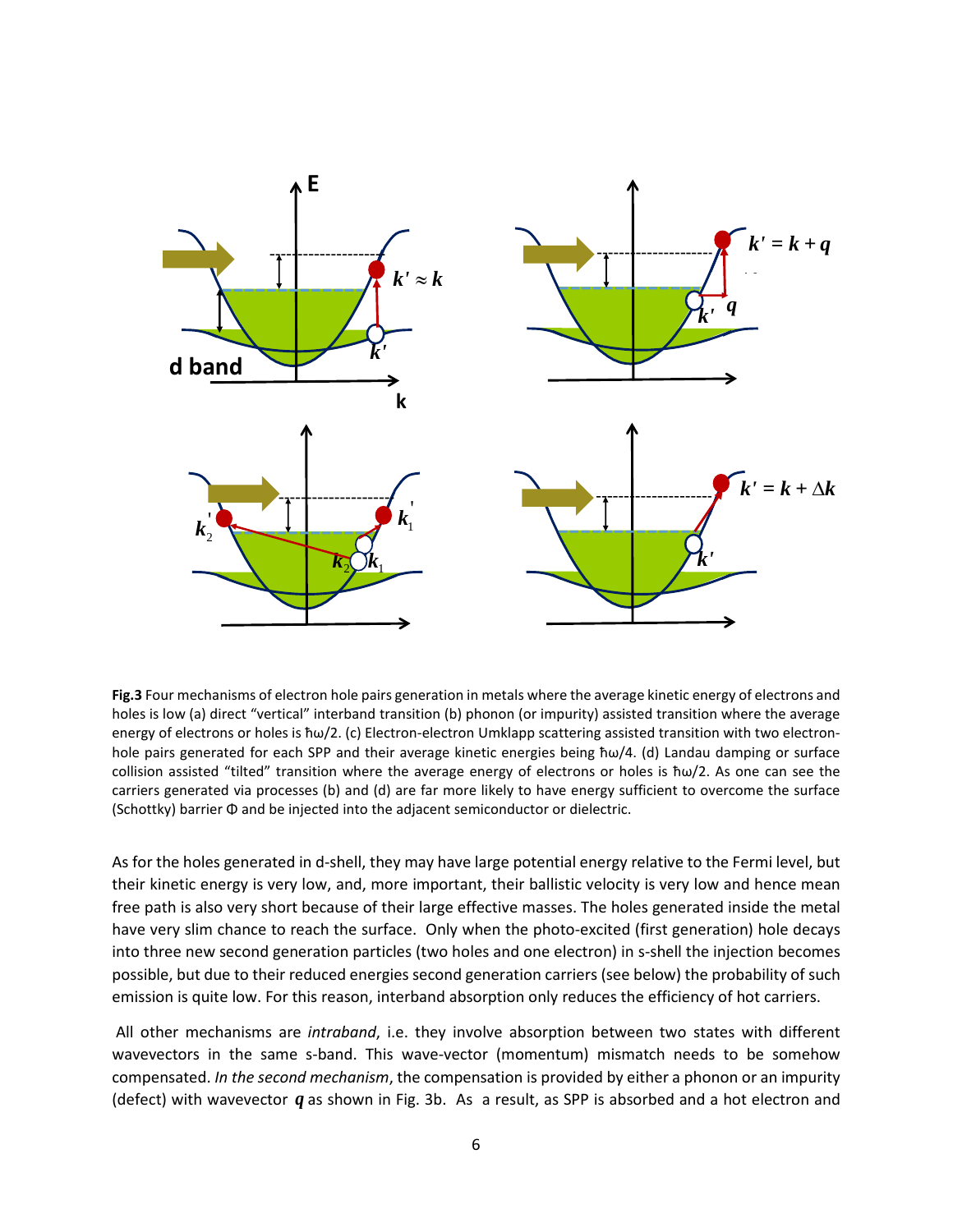hot hole, each with an average energy of  $\hbar \omega/2$  are generated. The energy distribution of the "first generation" of hot carriers is  $F_{hot, ph}(E) = 1/\hbar\omega$  where  $E_F < E < E_F + \hbar\omega$  for electrons and  $E_F > E > E_F - \hbar \omega$  for hot holes as shown in Fig. 4 (b) Conceptually, this process is not different from what is commonly referred to as "Drude" absorption and the SPP damping rate due to this process can be found as  $\gamma_{ph}(\omega) = \left\langle \tau_{ep}^{-1}(E) \right\rangle_F$  where the electron-phonon (or defect) scattering rate is averaged from  $E_F - \hbar \omega$  to  $E_F + \hbar \omega$  (while in Drude formula the scattering is taken on Fermi level). The scattering rate for Ag is about  $\gamma_{ph}\approx$  3×10<sup>13</sup>  $s^{-1}$  and for Au  $\gamma_{ph}\approx$  10<sup>14</sup>  $s^{-1}$  [52]. But it is important to stress, that this is a quantum, not a classical process. There is no so-called "classical" [32] or "resistive" [31, 41] contribution to the absorption in which many carriers supposedly instantly created. The energy of the absorbed SPP is almost entirely transferred to just two hot particles –electron and hole, and is not dissipated to a bath of multiple carriers near the Fermi level. That process takes much longer as discussed in the next section. Still, some classical analogies remain true even in the quantum picture – since classically the carriers are accelerated along the direction of optical field, one would expect the photoexcited hot electrons and holes to preferentially travel in that direction. Indeed, detailed calculations in show that photoexcited carriers have normalized angular distribution

$$
R_{ph}(\theta) = \frac{3}{4}\cos^2\theta + \frac{1}{4}
$$
 (1)

as shown in Fig.5, curve b .Since the electric field in most plasmonic structures is close to being normal to the surface, the fraction of hot carriers going towards the surface is twice as large as for uniform distribution.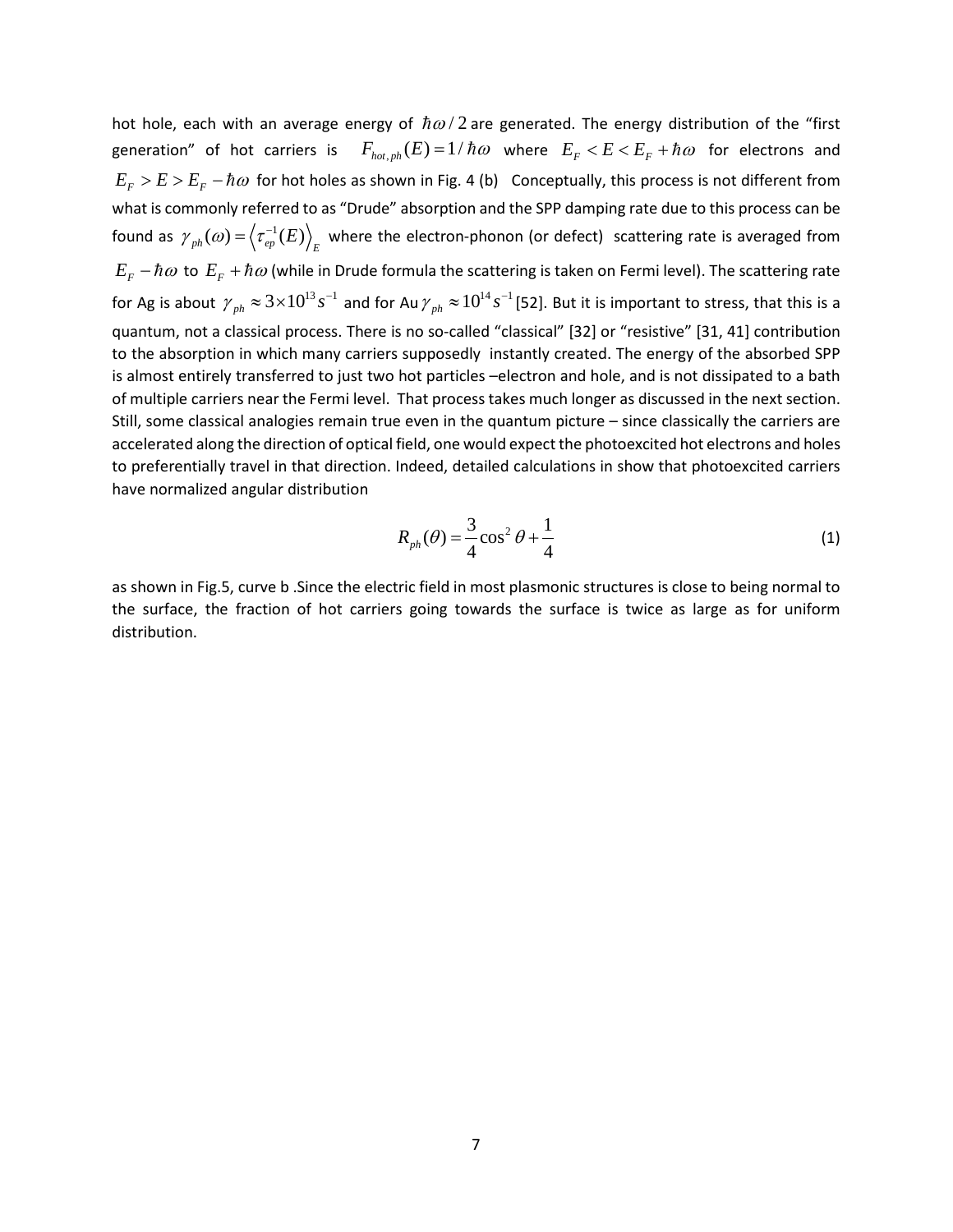



**Fig.4** Energy distributions of the carriers excited via different SPP decay mechanisms (a) –interband transitions (b) phonon/defect assisted transitions or Landau damping (c) electron-electrons scattering assisted transitions. Note that the area under curve c is twice as large as for the other two curves because two electron-hole pairs are generated for each decayed SPP.

**Fig.5** angular distributions of the carriers excited via different SPP decay mechanisms (a) –interband transitions and electron-electrons scattering assisted transitions. (b) phonon/defect assisted transitions (c) Landau damping(d) Effective distribution combining carriers generated by Landau damping on the surface and the carriers generated in the bulk by phonon/defect assisted transitions that have reached the surface

*The third mechanism* by which SPP decays involves the electron-electron (EE) scattering [53, 54](Fig.3c). In this process two electrons and two holes share the energy of the decayed SPP, so on average the energy of each carrier is just  $\hbar \omega / 4$ , so calling them "hot" may not be correct and perhaps "warm" would be a better term. It is well known that at low frequencies EE scattering contribution to the electrical resistance (and therefore ohmic loss) is negligibly small. The reason for that is the fact total momentum of carriers undergoing EE scattering is conserved, i.e.  $k_1 + k_2 = k_1 + k_2$ . Since as long as the band can be considered parabolic near Fermi surface, the total current can be found as  $I = -ev_1 / l - ev_2 / l = -(e\hbar / lm)(k_1 + k_2)$  where *l* is the length, *v* is velocity and *m* is the effective mass. Therefore, the total current is conserved and no energy is dissipated via EE scattering. But for the optical frequencies the situation is dramatically different since photon energy is sufficiently large to initiate the Umklapp processes [55, 56] in which one of the photoexcited electrons is promoted into the adjacent Brillouin zone so that momentum conservation relation becomes  $k_1 + k_2 = k_1 + k_2 + g$  where *g* the reciprocal lattice vector . Obviously the velocity and current now change as a result of EE scattering and the SPP decays. The EE-scattering assisted SPP damping rate has been found as  $\gamma_{ee}(\omega) = F_U(\omega) \tau_{ee}^{-1}(\omega)$  where the EE scattering rate is [57]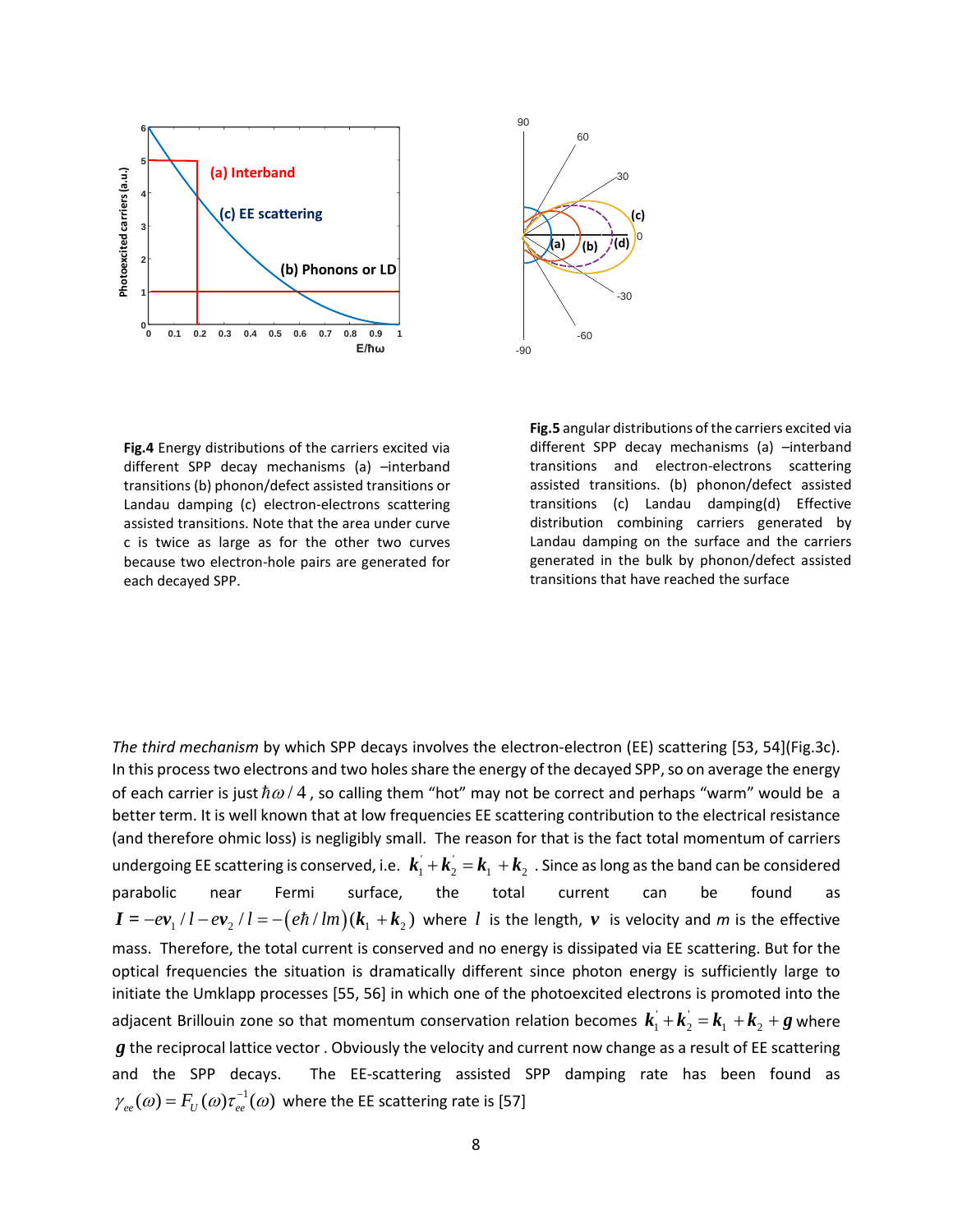$$
\tau_{ee}^{-1} \approx \frac{\pi}{24} \frac{E_F}{\hbar} \left(\frac{\hbar \omega}{E_F}\right)^2 \tag{2}
$$

and  $F_U(\omega)$  is the fraction of the total EE scattering events that are Umklapp processes. This fraction is typically on the order of 0.2-0.5. It follows that EE assisted SPP decay becomes prominent at short wavelengths and for photon energies larger than 2eV  $\,\gamma_{_{ee}}\thicksim10^{^{14}}\,s^{-1}$  i.e. at least as large as phonon assisted SPP damping rate. At the same time for the photon energies less than 1eV, for example for telecom range ( $\hbar \omega = 0.8eV$ ) the EE-assisted damping is not important. The energy distribution of the "first generation" carriers excited with assistance of EE-scattering is

$$
F_{hot,ee} = 2 \times 3(\hbar \omega - E_F)^2 / (\hbar \omega)^3,
$$
\n(3)

where the factor of 2 indicates that 2 hot electrons are excited by each SPP decay event. This energy distribution is plotted in Fig. 4c. As far as the angular distribution goes, due to involvement of reciprocal vectors the distribution is roughly uniform as shown in Fig. 5a. For all three SPP decay mechanisms outlined so far the spatial distribution of non-equilibrium carrier generation simply follows the density of the SPP energy  $\mathcal{E}(r)^2$  as shown in Fig.6.

*The fourth and last* SPP decay channel (Fig.3d) is referred either classically (or phenomenologically), as surface collision assisted decay, or in quantum picture as Landau damping [58-61]. Classically, when the electron collides with the surface the momentum can be transferred between the electron and the entire metal lattice, in a way similar to what happens when electron collides with a phonon or defect. That relaxes momentum conservation rules and as first done by Kreibig and Vollmer[62], one can simply introduce the surface collision rate  $\gamma_{sc} \sim v_F/d$  where *d* is the size of nanoparticle. Quantum mechanically, the absorption is the result of the spatial localization of optical field. Since the field is localized its Fourier transform contains all the spectral components, some of them higher than  $\Delta k = \omega / v_F$ , where  $v_F$  is Fermi velocity, which for Au and Ag is about  $1.4 \times 10^8$  cm / s. These spectral components provide necessary momentum matching which allow absorption of SPP without assistance from the phonons or defects. This process is commonly referred to as Landau damping[46, 63, 64] and is characterized by the existence of the imaginary part of the wavevector-dependent (nonlocal) dielectric permittivity of the metal described by Lindhard's formula[65]

$$
\varepsilon(\omega, k) = \varepsilon_b + \frac{3\omega_p^2}{k^2 v_F^2} \left[ 1 - \frac{\omega}{2k v_F} \ln \frac{\omega + k v_F}{\omega - k v_F} \right]
$$
 (4)

which obviously has imaginary part for  $k > \omega / v_F$ . The rate of SPP decay due to Landau damping is

$$
\gamma_{LD} = \frac{3}{8} v_F / d_{\text{eff}} \tag{5}
$$

where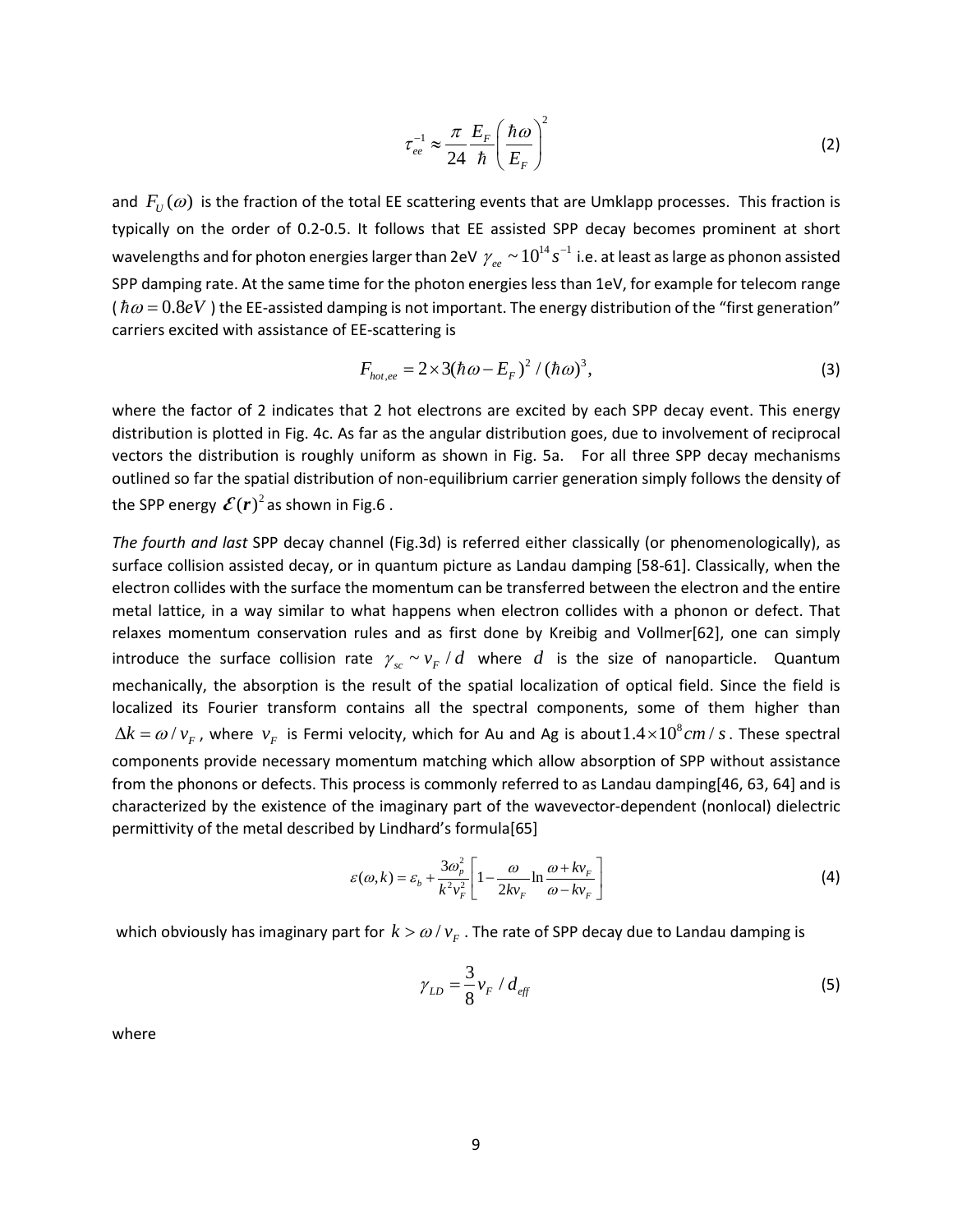$$
d_{\text{eff}} = \frac{\int_{\text{metal}} \mathcal{E}(\mathbf{r})^2 dV}{\int_{\text{metal}} \mathcal{E}_{\perp}^2(\mathbf{r}) dS},\tag{6}
$$

is the volume-to-surface ratio of the mode in the metal and  $\mathcal{E}_{\perp}(r)$  is the normal component of electric field. Clearly both phenomenological and more exact full quantum treatments provide similar results- if one uses (5) and (6) on spherical nanoparticle one obtains  $\gamma_{LD} = 0.75 v_F / d$  instead of  $\gamma_{sc} = v_F / d$ .



**Fig.6** Energies and locations of non-equilibrium carriers generated via different SPP decay mechanisms. The carriers generated via interband, phonon/defect assisted, and electron-electrons scattering assisted transitions within skin depth (or for small nanoparticle within entire bulk) as shown by black circles. With Landau damping the carriers (red circles) are generated with a layer near the surface ΔL=*v <sup>F</sup> /<sup>ω</sup>* which is much thinner than skin depth*.*

It is important to note that all the hot carriers generated by surface collisions (Landau damping) are all located within a thin layer of thickness  $\Delta L = 2\pi / \Delta k = v_F / \nu$  where  $\nu$  is an optical frequency shown in Fig.6. As one can see ∆*L* is the distance covered by the electron over one optical period, e.g. for gold and 700nm excitation is only about 3nm, which is obviously shorter than mean free path of electron between collisions (typically 10-20nm). Therefore, one half of the carriers excited via Landau damping will always end up at the surface, which is one reason why Landau damping is the most favorable mechanism of carrier generation for their injection from the metal. The second reason is that the angular distribution of the carriers excited via LD is highly nonuniform,

$$
R_{LD}(\theta) \sim 2 \left| \cos^3 \theta \right|,\tag{7}
$$

as shown in Fig.5c. As one can see the fraction of carriers that impinges on the surface at normal incidence is increased by a factor of 4 compared to the uniform distribution and by a factor of 2 compared to the distribution of the carriers generated by phonon-assisted processes.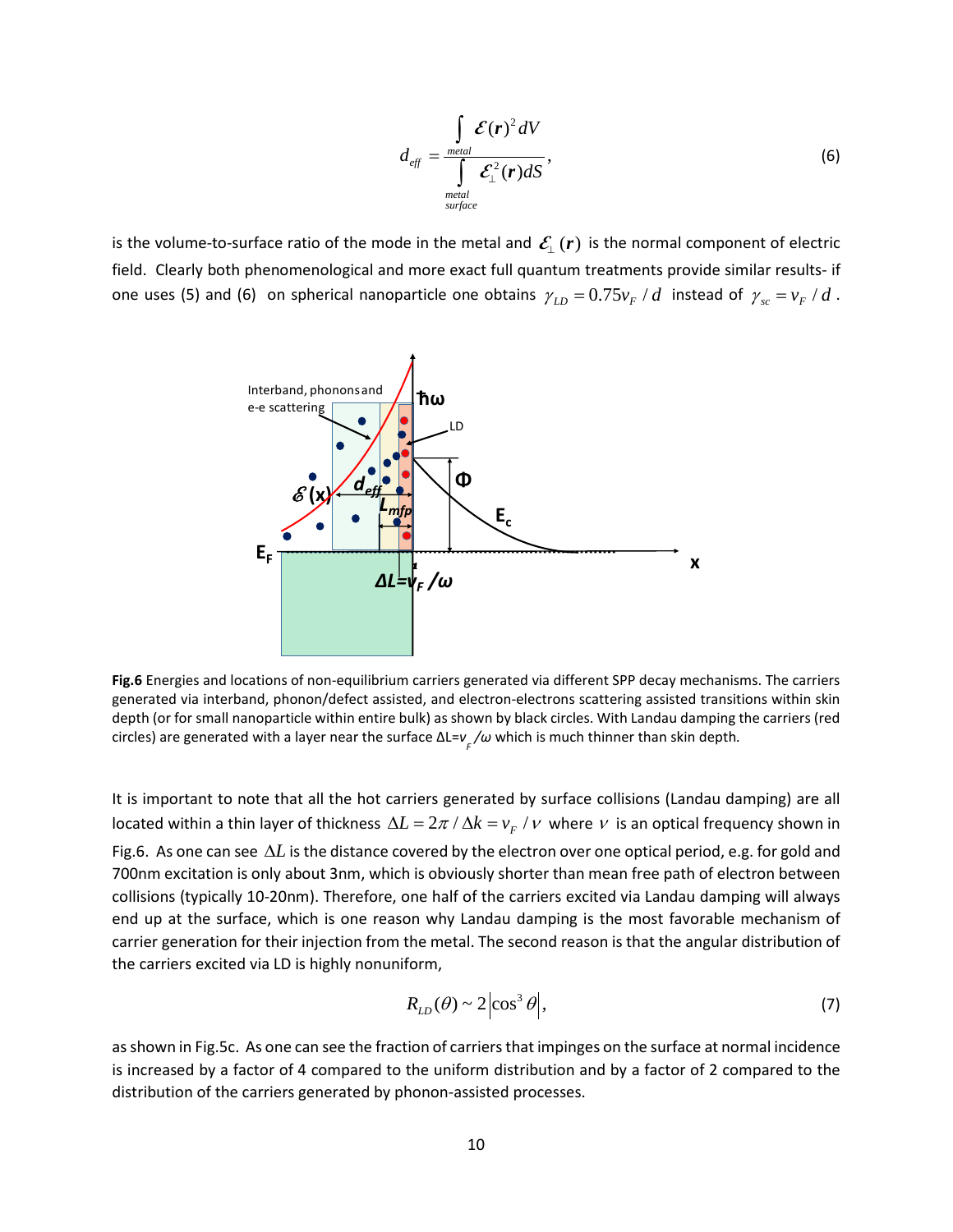#### **3. Numbers: Hot carriers decay, but how fast?**

*3.a Is there such thing as equilibrium electron temperature and how hot it can be?* 



**Fig.7** Conventionally assumed picture of hot carrier generation and relaxation in metal nanoparticles. (a) An SPP is excited on a nanoparticle while the carriers inside are distributed according to Fermi Dirac statistics with equilibrium lattice temperature T<sub>L</sub> (b) After the SPP lifetime  $\tau_{SPP}$  this SPP has decayed and as a result non-equilibrium electronhole pairs with energies ranging from E<sub>F</sub>-hω to E<sub>F</sub>+hω. (c) After the electron thermalization time commensurate with  $T_{ee}$  all the electrons are distributed according to Fermi-Dirac statistics with electron temperature T<sub>e</sub>> T<sub>L</sub> (d) After the electron-lattice thermalization time  $\tau_{el}$  the electron and lattice are at equilibrium with a new lattice temperature  $T_{Li}$ > T<sub>L</sub>. This temperature will eventually decrease back to equilibrium lattice temperature T<sub>L</sub> after time τ<sub>L</sub> determined by the nanoparticle environment.

So we have established that SPP shown in Fig. 7a decays within its lifetime  $\tau_{SPP} \sim \gamma^{-1}$  where  $\gamma$  the sum of all four SPP decays rates is outlined above a well as radiative decay rate  $\gamma_{rad}$  that is typically small in comparison. Once the "first generation" non-equilibrium carriers have been excited as shown in Fig.7b they decay via both electron-electron and phonon (or defect) assisted processes. Conventionally, it is assumed that fast electron scattering  $\tau_{ee} \sim 10$  *fs* [49, 50, 66-68]defined in (2) quickly establishes thermal equilibrium among the electrons with temperature  $T_{e}$  that is significantly higher than the equilibrium lattice temperature  $T_L$  (Fig.7c) Then electron temperature relaxes as the energy is transferred to the lattice with characteristic relaxation time  $\tau_{el}$  that is a couple of orders of magnitude longer than  $\tau_{ee}$  as shown in Fig. 7d. Often this time is erroneously referred to as electron-phonon scattering time, but this is of course wrong – the electron phonon scattering time  $\tau_{en}$ , defined in *previous section* as is roughly the same order of magnitude as  $\tau_{ee}$  but it takes many scattering events to reduce the energy of hot electrons because in each event only a small amount of energy is being lost by an electron. It is for this reason that first generation carriers that underwent a phonon scattering event can be considered quasi-ballistic since they largely keep their energy and their distribution in the momentum space does not change significantly.

The whole process in general cannot be characterized with two separate relaxation times, especially since  $\tau_{ee}$  gradually increases as electrons lose energy, while the  $\tau_{ee}$  gradually decreases as there are more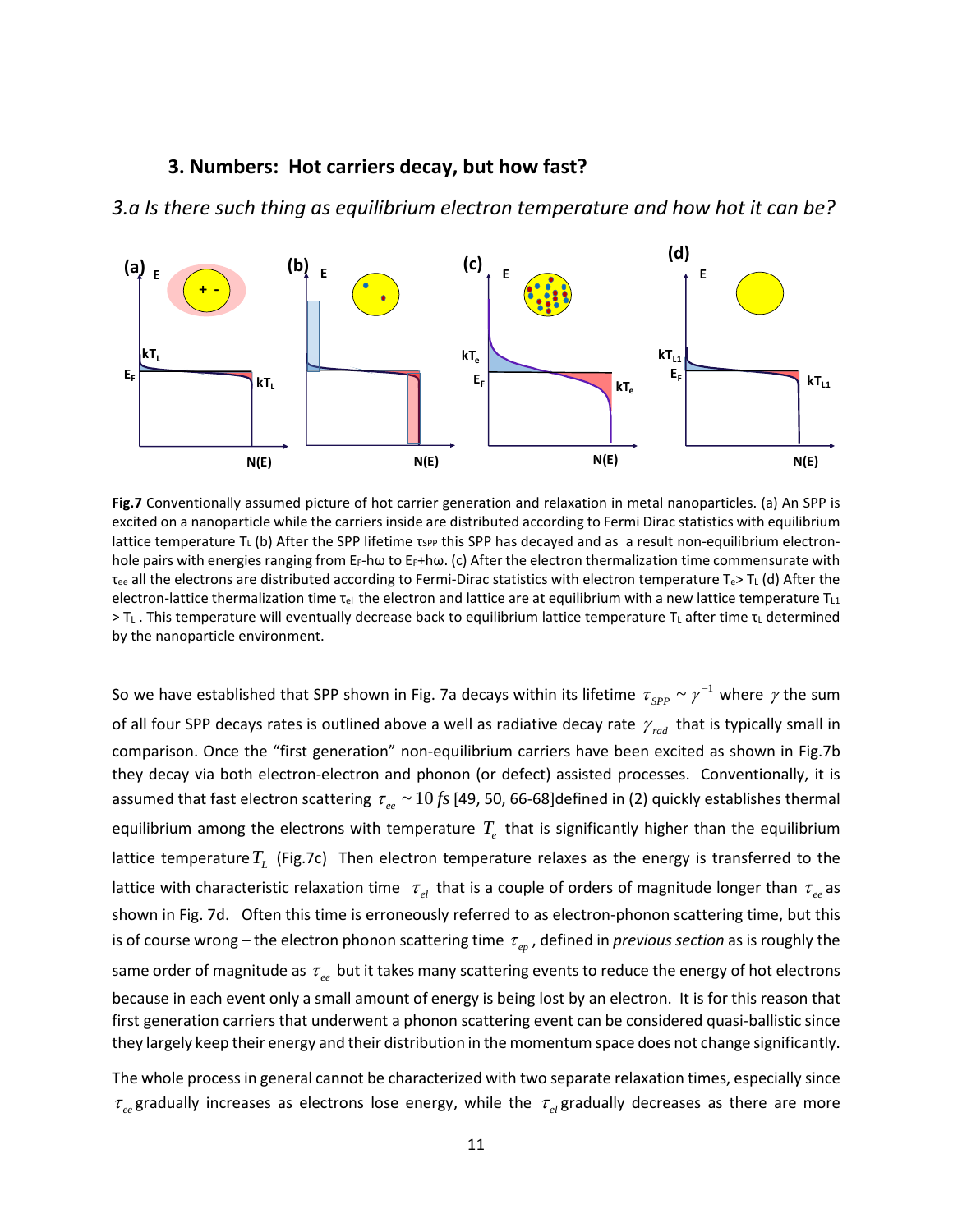secondary hot carriers are generated. We shall return to it later, but at any rate it is reasonable to assume that for some time all the energy absorbed by the metal as a result of SPP decay is stored in the electron gas causing effective rise of average temperature

$$
\overline{T}_e - T_L \sim \frac{\gamma_{nr}\tau_{el}}{C_{el}} u_{SPP} = \frac{\gamma_{nr}\tau_{el}}{C_{el}} F^2 I_{IN} n / c
$$
\n(8)

where specific heat of electrons can roughly be estimated as

$$
C_{el} = \frac{\pi^2}{2} \frac{k_B^2 T}{E_F} N_e \approx 0.025 k_B N_e \approx 0.018 J / K \cdot cm^3
$$
 (9)

where  $E_F = 5.56 eV$  (for Au) is Fermi energy and  $N_e = 5.9 \times 10^{22} cm^{-3}$  (for Au) is the density of free electrons. The specific heat is low because only about 1 out of 40 carriers residing within  $\pi^2 k_B T / 4 \approx 64 meV$  Fermi level participate in heat exchange. Substituting (9) into (8) and assuming realistic value of  $\gamma_{nr} \tau_{el} \sim 100$  we obtain

$$
\overline{T}_e - T_L \sim 2 \times 10^{-7} F^2 I_{IN} K, \qquad (10)
$$

where input irradiance is once again in units of W/cm<sup>2</sup> With  $F^2 = 10^3$  and input irradiance of 1000 suns (100W/cm<sup>2</sup>) the average electron temperature rise is miniscule at 0.02K. But what about the instant rise? According to our estimates the average time interval between two SPP absorption events is typically longer than the "storage time"  $\tau_{el}$  The temperature rise following absorption of a single SPP is simply

$$
\Delta T_{e,inst} = \hbar \omega / C_{el} V \approx 1.6 \times 10^4 K \cdot nm^3 / V \tag{11}
$$

The instant increase is much higher than the average one and for really small nanoparticle of10nm diameter it can be as high as 12K which is easy to understand as the energy of the first generation electronhole pair is eventually split between roughly 700 thermally active electrons residing near Fermi level. But even with this temperature increase (which in unit of energy corresponds to about 1meV) there would be no noticeable impact on carriers surmounting the energy barrier  $\Phi$  that is typically hundreds of meV high. *One should note that the result (11) is remarkable as it points to the quantum nature of hot carrier generation with the equilibrium temperature of hot carriers depending only on the volume of nanoparticle and the photon energy and totally independent on input power density!* Furthermore, even if the excitation is continuous, the picture of all carriers settling at the same average electron temperature  $\overline{T}_e$ is deeply flawed – the correct picture is that at any given time, a relatively small fraction of nanoparticles have electrons in them excited to some temperatures  $\Delta T_{e,inst}$  which are different for different nanoparticles due to their different volumes, while the majority of nanoparticles experience no electron temperature increase at all as shown Fig. 1 where the vast majority of the nanoparticles remain "cold" at any given moment. Also, it is important to note that once the energy is transferred to the lattice the temperature of the lattice  $T_{L1}$  is different from the equilibrium  $T_{L}$  and it takes for some time  $\tau_{L}$  to reach equilibrium. This time  $\tau_L$  is determine mostly by how efficient is the energy transfer between the nanoparticle and the surrounding (or adjacent) medium. If  $\tau_L$  is longer than the mean interval between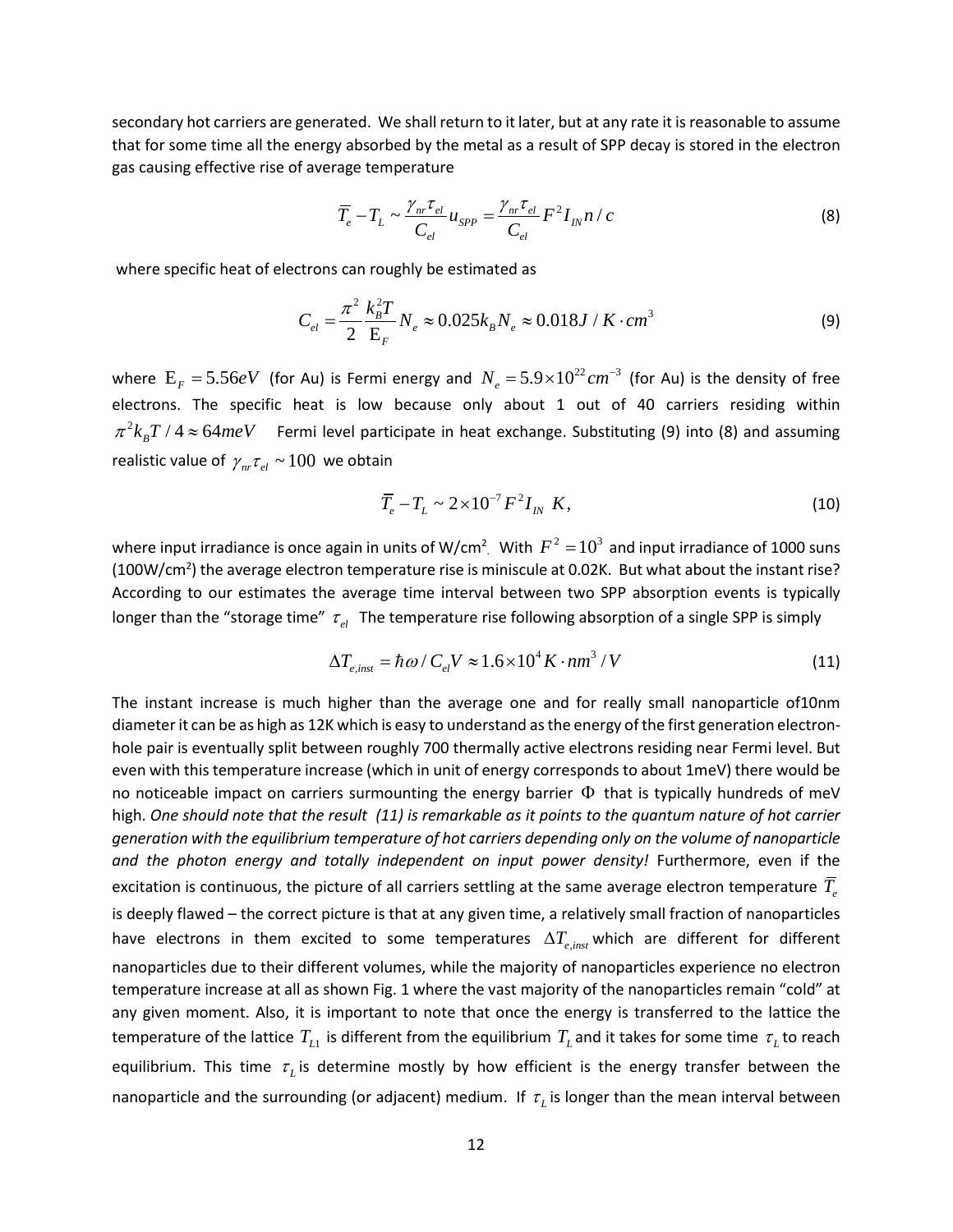the SPP excitations of the same nanoparticle  $\tau_L$  two the equilibrium lattice temperature  $T_L$  increases resulting in thermionic emission over the barrier.

Overall, the intermediary conclusion here is that if one posits that the hot carriers that have thermalized at some electron temperature  $T_e$ , these carriers definitely do not have sufficient energy to contribute to the injection into semiconductor or dielectric and most probably they cannot contribute to chemical reaction on the metal surface either, as stated by Sivan[39, 40]. (The reason for ambiguity here is that the nature of the energy barrier that the electron must surpass to cause chemical reaction is not clearly defined.) Therefore, one must follow the decay of excited hot carriers step-by-step in order to ascertain the probability of them being injected out of the metal after each step, where the step is defined by a single collision of hot carriers with the thermal carriers (EE scattering) or with phonons and impurities.

### *3.b Generations of nonequilibrium carriers*

These relaxation steps are shown in Fig. 8. On the left the SPP decay causes excitation of a single electronhole pair – the first generation with energy  $E_{1,n}^{\dagger}$  and 2 1, 1 *n n*  $E_{1,n} = \hbar \omega$  $\sum_{n=1} E_{1,n} = \hbar \omega$  (assuming that the holes energies are counted down from the Fermi level). Then either electron or hole scatter off the electron residing below the Fermi level thus creating another electron-hole pair. Once both electron and hole scatter once (which on average should take time  $\tau_{ee}$  ) there are three second generation holes and electrons each with energies  $E_{_{2,n}}$ , and 6 2, 1 *n n*  $E_{2n} = \hbar \omega$  $\sum_{n=1}^{\infty} E_{2,n} = \hbar \omega$  . After on average another time interval  $\tau_{ee}$  elapses (this interval may be longer than original since the EE scattering is energy dependent) each of the second generation carriers engenders 3 third generation carriers with energies  $E_{3,n}$  , and 18 2, 1 *n n*  $E_{2n} = \hbar \omega$  $\sum_{n=1}^{\infty} E_{2,n} = \hbar \omega$  . The process continues until the average energy of the M-th generation,  $\left< E_{M,n} \right>_n = \hbar \omega/2 \cdot 3^{M-1}$  becomes comparable to  $k_B T$  so that there is no distinction between the "hot" and "cool" carriers, therefore it takes roughly the time

$$
\tau_{e, cool} = (M - 1) \tau_{ee} \approx \log_3(\hbar \omega / 2k_B T) \tau_{ee}
$$
\n(12)

for the electrons to cool down to some kind of equilibrium between themselves. For the SPP energies below 1.5 eV it takes no more than 3 scattering events to cool down the electrons hence  $\tau_{e, cool} < 4\tau_{ee}$ .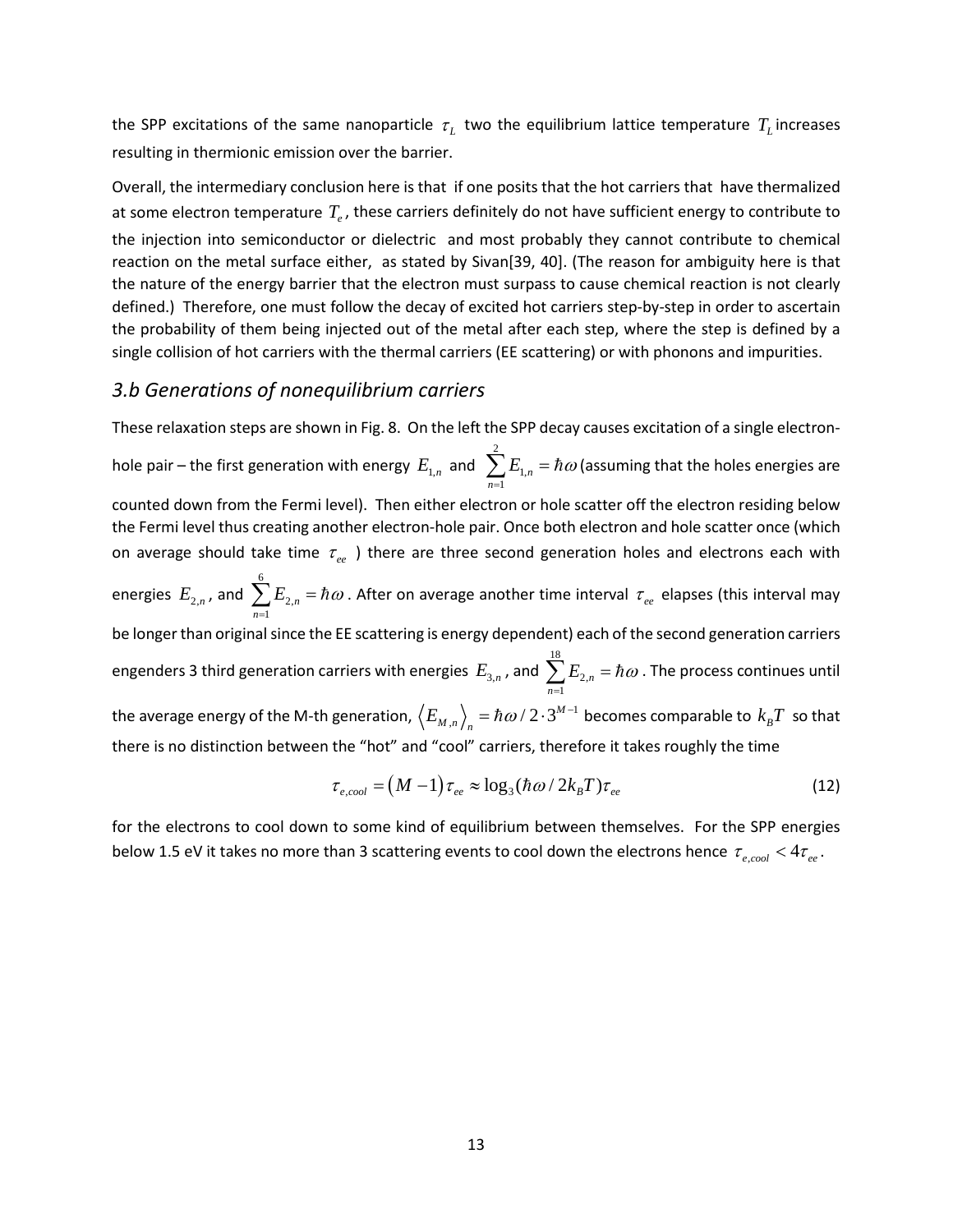

**Fig.8** Quantum picture of carriers generation and relaxation in metal nanoparticles. (a) An SPP is excited on a nanoparticle (b) An SPP has decayed engendering a primary ( $1<sup>st</sup>$  generation) electron-hole pair (c) Each of the  $1<sup>st</sup>$ generation carriers decays into 3 second generation carriers (d) Each of the 2<sup>nd</sup> generation carriers decays into 3 third generation carriers.

So, while cool-down time is of the same order of magnitude as EE-scattering time, it is definitely larger than it by a factor of a few, as the ubiquitous statement stubbornly permeating the literature that a single scattering event is sufficient to establish the equilibrium of the electrons [31, 32, 36, 37, 41] is incorrect. Obviously, during this time interval there will be electron-phonon scattering events, because, remember, that  $\tau_{ee}$  and  $\tau_{ep}$  are roughly of the same order of magnitude. However, these events cause insignificant loss of energy for each hot carrier and thus can be safely disregarded.

Let us now consider the distribution of the second through fourth generation hot carriers in energy space. When the electron of the first generation hot carriers with energy distribution  $f_1(E) = \delta(E - E_1)$ , decays into three new second generation carriers their distribution is

$$
f_2(E, E_1) = 2(E_1 - E) / E_1^2
$$
\n(13)

Then these carriers decay into 9 third generation carriers, whose distribution can be found as

$$
f_3(E, E_1) = \int_{E}^{E_1} f_2(E_2, E_1) f_2(E, E_2) dE_2 = \frac{4}{E_1^2} \left[ (E_1 + E) \log \frac{E_1}{E_3} - 2(E_1 - E) \right]
$$
(14)

and then into 27 carriers of the fourth generation becomes

$$
f_4(E_1, E_1) = \int_{E_4}^{E_1} f_3(E_3, E_1) f_2(E, E_3) dE_3 = \frac{4}{E_1^2} \left[ (E_1 - E_4) \left( \log^2 \frac{E}{E_4} + 12 \right) - 6(E_1 + E_4) \log \frac{E}{E_4} \right] \tag{15}
$$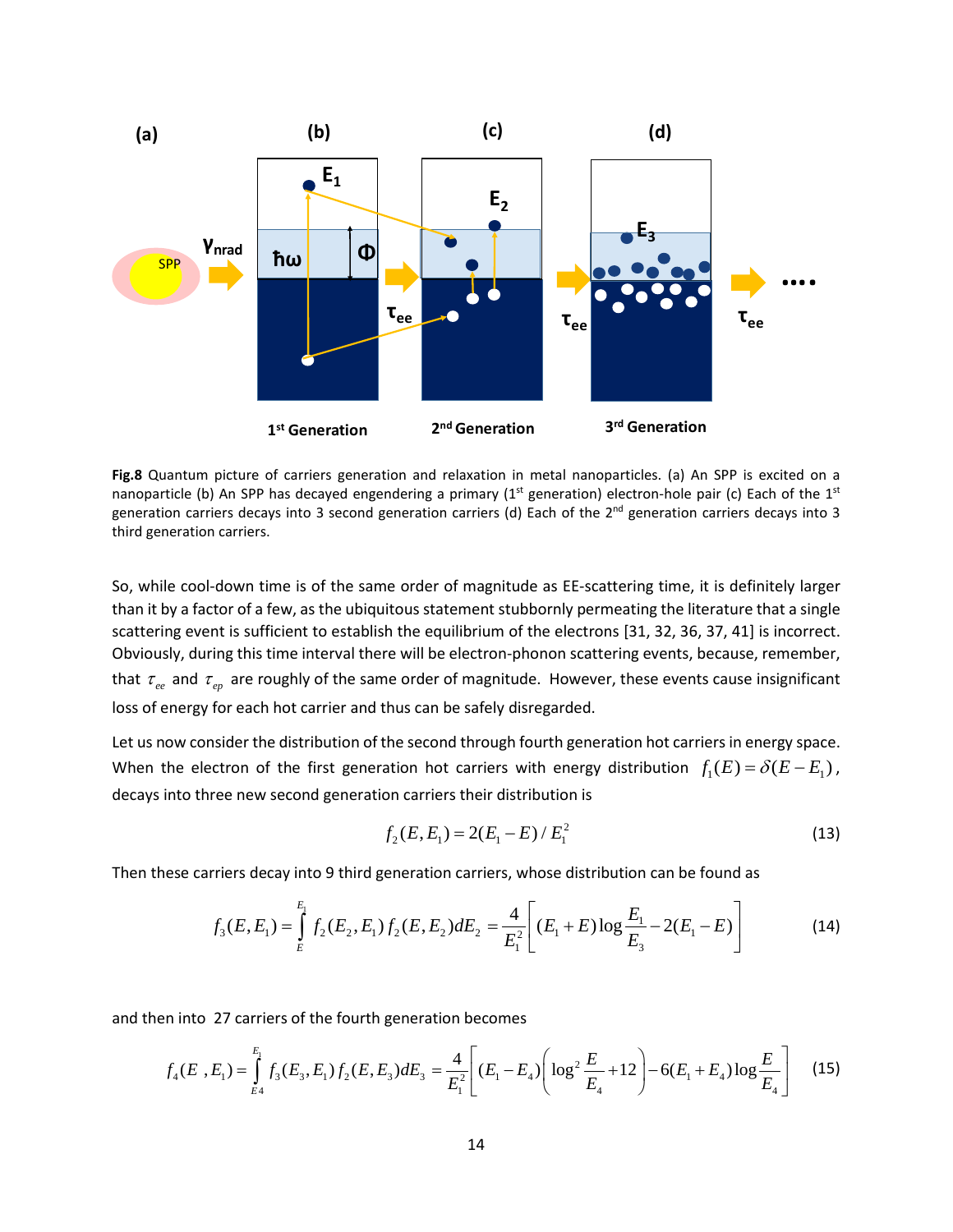Note that even though the functions  $f_m$  for m>2 diverge near zero energy, they are all perfectly integrable

to 1  $(E, E_1)dE = 1$  $\boldsymbol{0}$ *E*  $\int f_m(E,E_1)dE=1$  The distributions of total number of carriers in each generation,  $N_m(E,E_1)$  =  $3^{m-1}f_m(E,E_1)$  are shown in Fig. 9. with energies  $E_m$  scaled relative to energy  $E_1$  . As one can see, the distribution quickly shifts to lower energies, however, when plotted on log scale in Fig. 9b the curves are not linear and therefore one cannot ascribe a single electron temperature  $T_e$  to the carriers.



Fig.9 Energy distribution of the 2<sup>nd</sup> through 4<sup>th</sup> generation of carriers generated as a result of decay of a single first generation carrier with energy  $E_{1}$ . (a) linear scale (b) logarithmic scale.

Next we determine the distribution of all carriers generated by photons with energy  $\hbar\omega$  as

$$
f_m(E, \hbar \omega) = \int_{E_m}^{\hbar \omega} f_m(E, E_1) dE_1
$$
\n(16)

and obtain (assuming original distribution associated with phonon, defect assisted, or LD process)

$$
f_1(E, \hbar \omega) = \frac{1}{\hbar \omega}; E \leq \hbar \omega
$$
  
\n
$$
f_2(E, \hbar \omega) = \frac{2}{\hbar \omega} \left( \frac{E}{\hbar \omega} - 1 - \log \frac{E}{\hbar \omega} \right)
$$
  
\n
$$
f_3(E, \hbar \omega) = \frac{2}{\hbar \omega} \left( \log^2 \left( \frac{E}{\hbar \omega} \right) + 2 \log \frac{E}{\hbar \omega} \left( \frac{E}{\hbar \omega} + 2 \right) + 6 \left( 1 - \frac{E}{\hbar \omega} \right) \right)
$$
  
\n
$$
f_4(E, \hbar \omega) = \frac{4}{\hbar \omega} \left( -\frac{1}{3} \log^3 \left( \frac{E}{\hbar \omega} \right) + \log^2 \left( \frac{E}{\hbar \omega} \right) \left( \frac{E}{\hbar \omega} - 3 \right) - 4 \log \frac{E}{\hbar \omega} \left( 2 \frac{E}{\hbar \omega} + 3 \right) - 20 \left( 1 - \frac{E}{\hbar \omega} \right) \right)
$$
  
\n(17)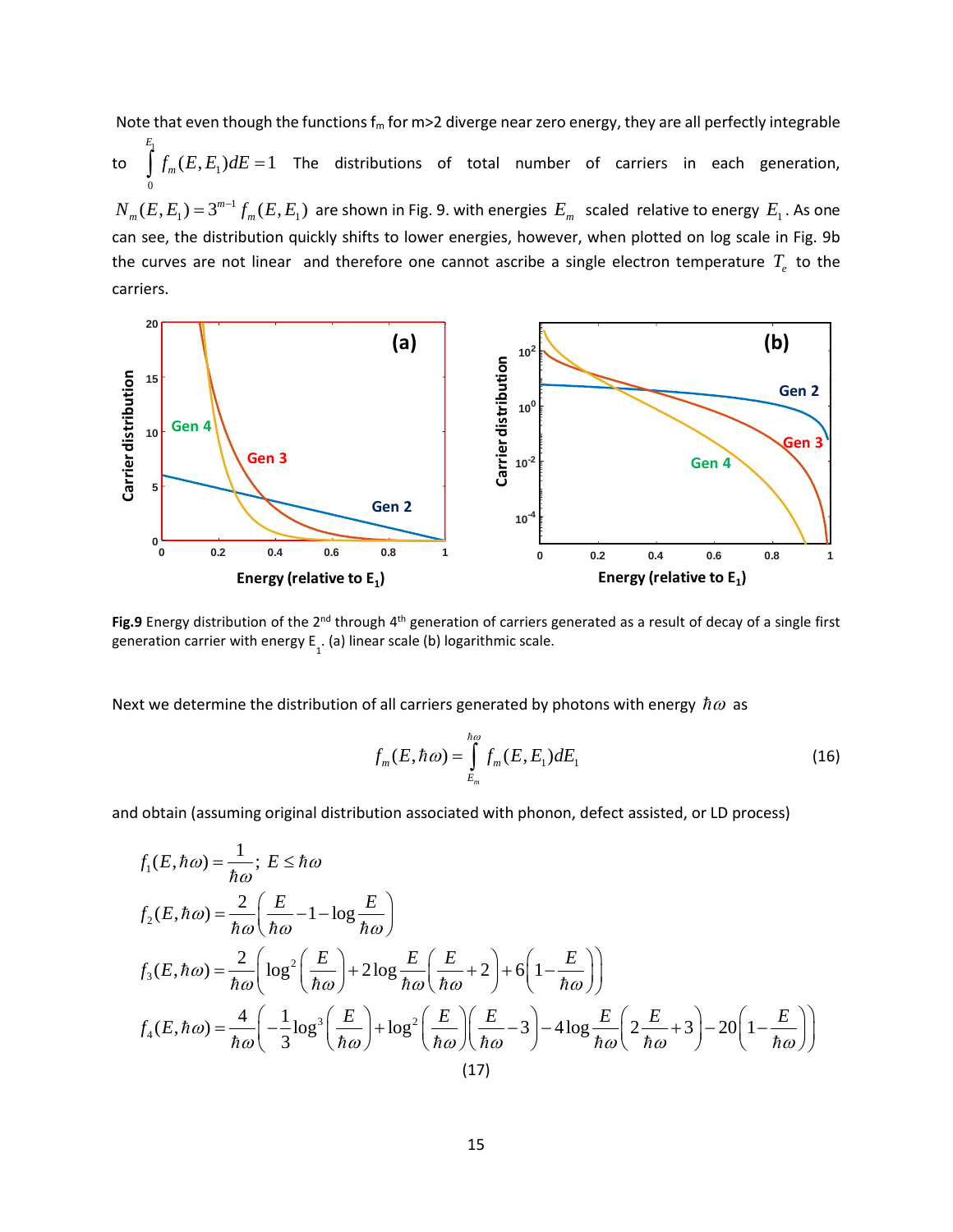The carrier number distributions  $N_m(E, \hbar \omega) = 3^{m-1} f_m(E, \hbar \omega)$  for the first four generations of carriers are plotted in Fig. 10 a and b As one can see, within roughly time  $\tau_{e, cool} \sim 3\tau_{ee}$  the distribution changes dramatically and in fact resembles the distribution one would expect if one used classical Drude model in which absorption light generates many low energy carriers via "friction", but it is important that in quantum picture this does not happen instantly and hot carriers may depart the metal before they decay. Also, even for the fourth generation of carriers one cannot introduce equilibrium temperature  $T_{e}$  as evident from the figure 10b where the negative slope of distribution increases at higher energies indicating reduced number of high energy carriers capable of surpassing energy barrier.



**Fig.10** Energy distribution of the 1<sup>st</sup> through 4th generation of carriers generated as a result of decay of a single SPP with energy **ħω** (a) linear scale (b) logarithmic scale. Note that the distribution cannot be defined by a single electron temperature Te.

Let us now estimate what are the chances for the hot carriers of each generation to overcome a potential barrier Φ . Two cases will be considered. In the first case we assume that the transverse momentum is conserved and the efficiency of carrier extraction is [6, 7]

$$
\eta_{ext,m}^{(+)}(\Phi,\omega) \sim \frac{m_s}{2m_m E_F} \int_{\Phi}^{\hbar\omega} (E - \Phi) f_m(E, \hbar\omega) dE \tag{18}
$$

where  $m_s$  and  $m_m$  are the effective masses of metal The results are shown in Fig. 11(a) (without the term in front of the integral as we are only interested in the relative strength of the injection of carriers from different generations) . As one can see, the probability of extraction decreases dramatically in each generation for the barrier height that is at least 30% of the photon energy.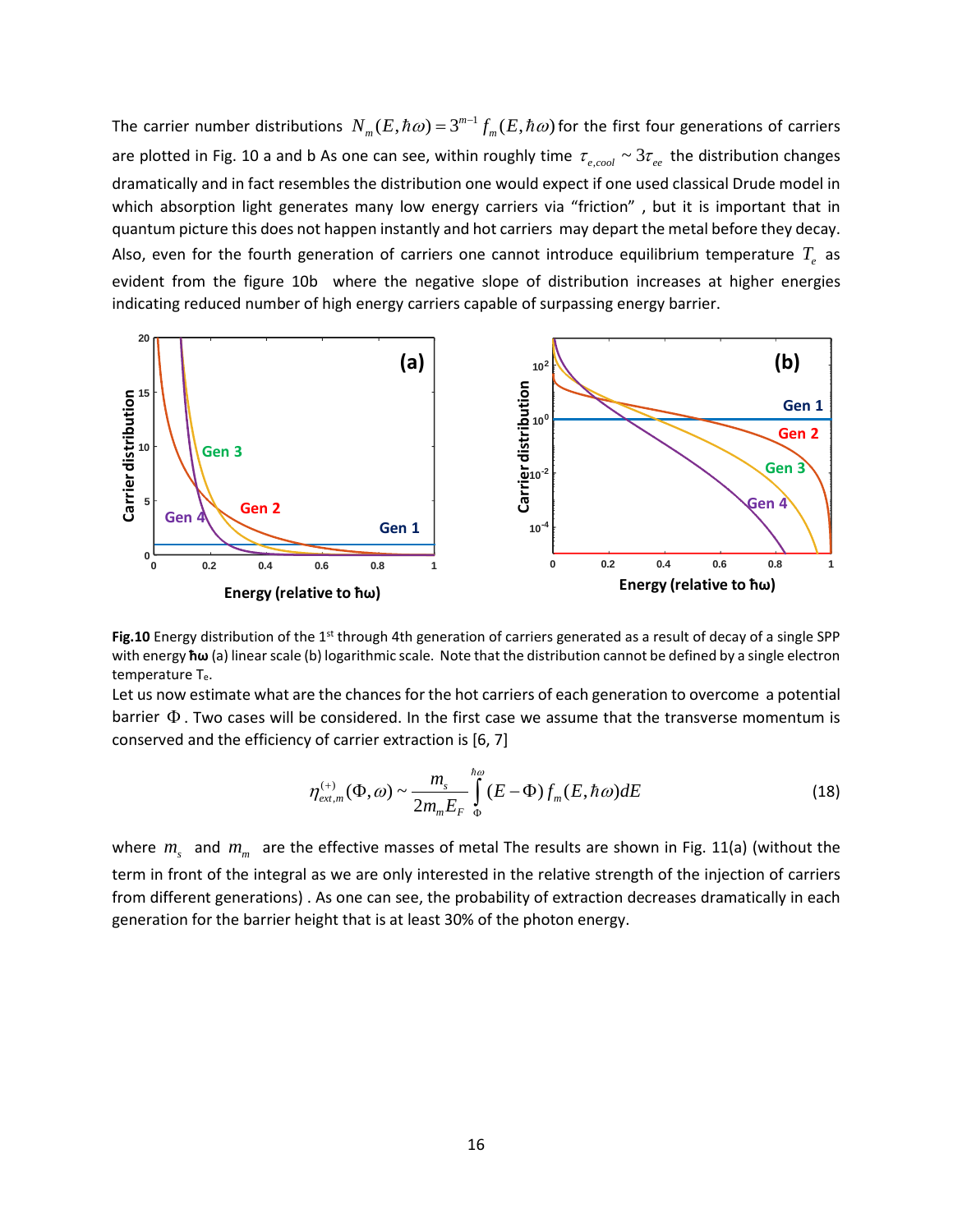

**Fig.11** Extraction efficiency of the primary and secondary generations of nonequilibrium carriers of different generations as a function of barrier height. (a) momentum conservation is enforced (b) momentum conservation is violated (c) Impact of the secondary carriers.

For the second case we assume that the momentum conservation rules are fully relaxed and therefore all we need is to evaluate the total number of the carriers with energy above the barrier [33]

$$
\eta_{ext,m}^{(-)}(\Phi,\omega) \sim C \int_{\Phi}^{\hbar\omega} f_m(E,\hbar\omega) dE \tag{19}
$$

where C is band structure dependent factor to be derived in the next section, but at this point we are only interested in relative impact of the secondary electrons and holes.) The results are shown in Fig.11 b and are similar to the case of complete momentum conservation, although the secondary carriers become important for the barriers that are less than half of the photon energy. We summarize the impact of

extraction of secondary electrons in Fig.11 c where we plot the function 4  $K_{\text{sec}} = \sum \eta_{\text{\tiny ext,m}} / \eta_{\text{\tiny ext,1}}$ 1 *m*  $= \sum_{m=1} \eta_{_{ext,m}}$  /  $\eta_{_{ext,1}}$  . As one

can see for the barrier that is at least half as large as phonon energy the impact of secondary electrons is negligible no matter what model we assume.

For the infrared detectors, which is one of the more promising hot carrier applications, it is desirable to have barrier height relatively to reduce thermal noise, and, as shown in maximum detectivity is achieved at  $\hbar\omega - \Phi \approx 4k_B T << \hbar\omega$ . Hence the impact of secondary carriers can be completely neglected – for all practical purposes once a single EE scattering event takes place the carriers a no longer capable of overcoming the barrier. For other cases where the barrier is relatively low one can simply use the semiempirical expression to modify the time it takes the primary (first generation) carriers to decay to the point where they no longer overcome the barrier as  $\tau_{ee}^{e\!f\!f} = K_{\rm sec} \tau_{ee}$  with  $K_{sc}$  typically less than 2.

These results are also relevant to the carriers generated via EE-assisted and interband absorption. The holes generated via interband absorption in the d-shall can decay into two holes and one electron, all in the s-band, where they can move relatively fast, and some of those carriers may have energy sufficient to exit across the barrier. The energy distribution of these second generation carriers is similar to Fig.9 for  $E_1 = (E_F - E_d)$ . As long as the barrier is close to photon energy one can completely neglect the injection of intraband-absorption generated carriers, otherwise one can simply add their relatively small contribution to  $K_{\text{sec}}$ . At any rate, once interband absorption commences, the Q of the SPP mode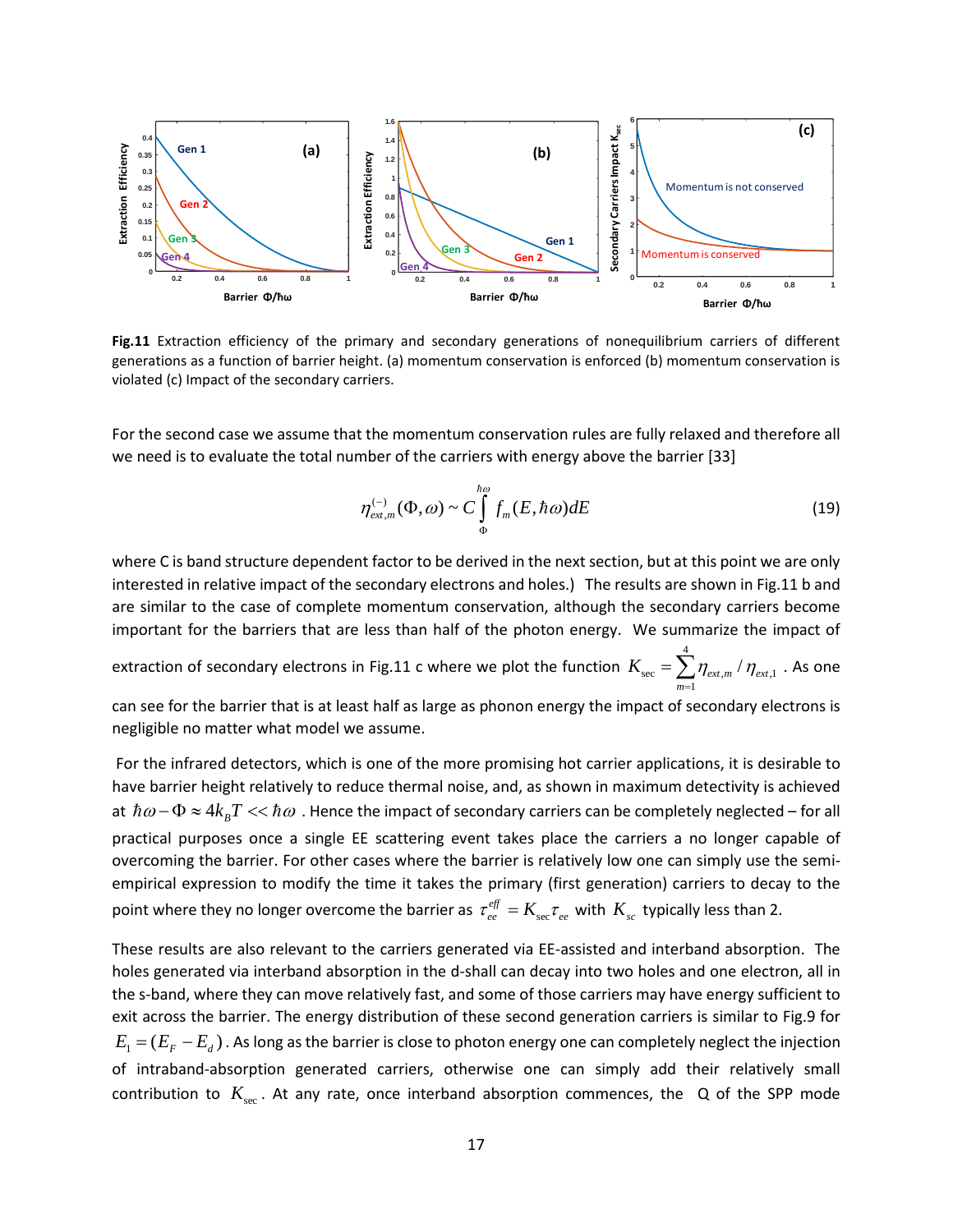decreases and so does the field enhancement, thus negating the whole goal plasmonic assisted detection or catalysis. Similarly, judging from Fig. 4 one cannot expect a large contribution from the carriers generated with EE scattering help. Once again, that contribution can definitely be ignored for infrared light and for visible light that contribution can also be incorporated into  $K_{\tiny\rm sec}$ .

So, to conclude this section, we state that for all practical purposes only the primary (first generation) carriers generated with the phonon/defect assistance or via Landau damping are the ones that can find their way out of the metal. Once these carriers undergo a single EE scattering event, their energies will for the most part be way too small to overcome the barrier on the metal/semiconductor(dielectric) interface. We shall refer to these carriers as "quasi-ballistic" since these carriers are expected to propagate quasiballistically (phonon and defect scattering does not reduce energy significantly) towards the interface and then get injected across the barrier. The distribution into which the secondary electrons created as result of EE scattering eventually settle cannot be characterized by a single electron temperature  $T_{e}$  and for practical values of the incident light intensity never contribute to the injection over a reasonably high barrier. It is harder to speculate whether this conclusion also holds for the process of photocatalysis on the surface of the metal, as these processes are not yet entirely understood. Still, for a reasonably high activation energy it seems that only the quasi-ballistic carriers have sufficient energy to initiate the chemical reaction.

# **4.Exodus. Hot carriers are injected from metal into the semiconductor or dielectric. How efficiently?**

#### *4.a Transport efficiency*

Let us now establish the efficiency of the hot electron injection,  $\eta_{ext}(\Phi,\omega) = N_{ext}/N_{SPP}$  where  $N_{ext}$  is the number of carriers injected into semiconductor/dielectric. This efficiency can be split into two factors, the transport efficiency  $\eta_{\text{tran}}(\omega) = N_s / N_{SPP}$  where  $N_s$  is the number of carriers reaching the surface of the metal, and the extraction efficiency  $\eta_{ext}(\Phi, \omega) = N_{ini} / N_{s}$ .

To estimate the transport efficiency we first introduce the mean free path of hot carriers,  $L_{_{mfp,e}}=$   $\nu_F\tau_{ee}^{e\!f}$ . Note that this definition is different from the mean free path distribution in the Drude transport theory as it involves only EE scattering, since, as mentioned above, the collisions with phonons or defects do not affect the energy of hot carriers. Then we can introduce the "surface proximity factor"

$$
\Gamma_{prox} = \frac{\int_{\text{metal}} \mathcal{E}(\mathbf{r})^2 \left\langle \exp\left(-R/L_{\text{mfp},e}\right) \right\rangle_{\Omega} dV}{\int_{\text{metal}} \mathcal{E}(\mathbf{r})^2 dV} \leq 1
$$
\n(20)

where R is the distance to the surface and averaging is done over the solid angle. Obviously for small nanoparticles with dimension less than  $L_{\text{min}}$  the proximity factor approaches unity. With that the transport efficiency becomes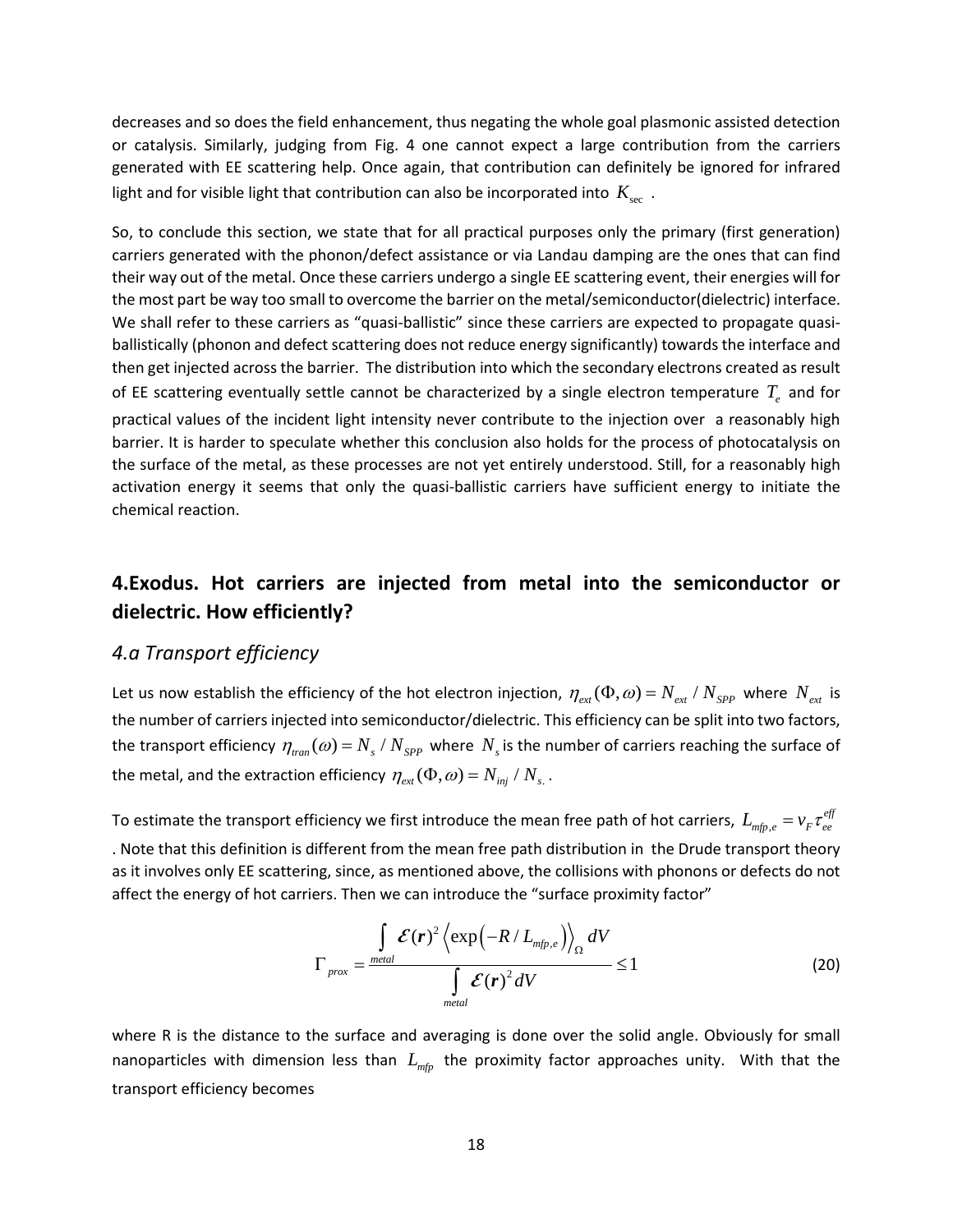$$
\eta_{\text{tran}} = \frac{\gamma_{\text{LD}} + \Gamma_{\text{prox}} \gamma_{\text{ph}}}{\gamma_{\text{ib}} + \gamma_{\text{ee}} + \gamma_{\text{LD}} + \gamma_{\text{ph}} + \gamma_{\text{rad}}},\tag{21}
$$

where  $\gamma_{rad}$  is the radiative decay rate, which is quite small for nanoparticles with radius less than 50nm as well as for the propagating SPP mode. We assume that operates below the offset of interband absorption and with insignificant EE scattering one can obtain the expression for the spherical nanoparticle

For the case of propagating SPP in which the intensity inside the metal decays exponentially as  $\exp(-x/L_p)$  one can estimate  $\Gamma_{prox} = L_{mfp,e}/(L_p + L_{mfp,e})$  where  $L_p$  is the penetration depth and one obtains

$$
\eta_{\text{tran}} = \frac{1}{2} \frac{\frac{3}{8} \frac{v_F}{L_p} + \frac{L_{\text{mfp},e}}{L_p + L_{\text{mfp},e}} \frac{1}{\tau_{ep}}}{\frac{3}{8} \frac{v_F}{L_p} + \frac{1}{\tau_{ep}}} = \frac{1}{2} - \frac{L_p^2}{2(L_p + L_{\text{mfp},e})(L_p + \frac{3}{8} L_{\text{mfp},p})}
$$
(22)

where mean free path due to phonon and defect collisions is  $L_{mfp,p} = v_F \tau_{ep}$  and the factor  $\frac{1}{2}$  accounts for the fact that only a half of hot carriers move towards the surface For the Au or Ag guide in the near IR range where the Drude approximation for the dielectric constant  $\mathcal{E}_m(\lambda) \approx 1 - \lambda^2 / \lambda_p^2$  the penetration depth  $L_p \approx \lambda_p$  /  $4\pi \approx 12nm$  where  $\lambda_p = 140nm$  is plasma wavelength. For  $\tau_{ee}^{eff} = 10fs$  and  $\tau_{ep} = 15fs$ we obtain  $L_{mfp,e} = 14 nm$ ,  $L_{mfp,p} = 40 nm$ , and  $\eta_{tran} \approx 40\%$ . For the case of small spherical nanoparticle with diameter d we obtain  $\Gamma_{prox} \approx 0.7 \exp(-d / 2L_{min,e})$  and

$$
\eta_{tran} = \frac{\frac{3}{8} \frac{v_F}{d} + 0.7 \exp(-d/2L_{mfp,e}) \frac{1}{\tau_{ep}}}{\frac{3}{8} \frac{v_F}{d} + \frac{1}{\tau_{ep}}} = \frac{1 + 1.84 \exp(-d/2L_{mfp,e})d/L_{mfp,p}}{1 + 2.66d/L_{mfp,p}}
$$
(23)

where we have neglected the small possibility of the LD carriers generated at one end of a nanoparticle going all the way to the other end without catering. For d=20nm nanosphere one gets  $\eta_{tran} \approx 52\%$  and for d=40nm  $\eta_{\text{tran}} \approx 30\%$ . Since the carriers generated by EE and phonons have different angular distributions the overall distribution of carriers near the surface is

$$
R_{\text{eff}}(\theta) \approx a_{\text{ph}} R_{\text{ph}}(\theta) + (1 - a_{\text{ph}}) R_{\text{LD}}(\theta) = a_{\text{ph}} \left( \frac{3}{4} \cos^2 \theta + \frac{1}{4} \right) + 2(1 - a_{\text{ph}}) \left| \cos^3 \theta \right| \tag{24}
$$

where  $a_{n}$  is the fraction of the carriers generated via phonon/defect scattering and according to (22) for the propagating SPP  $a_{ph} \approx 0.45$  , while according to (24) for the spherical nanoparticles with  $12 nm < d < 60 nm$   $a_{ph}$  stays between 0.4 and 0.45. In other words, phonon and defect assisted absorption is responsible for almost one half of the ballistic carriers arriving at the metal surface, and one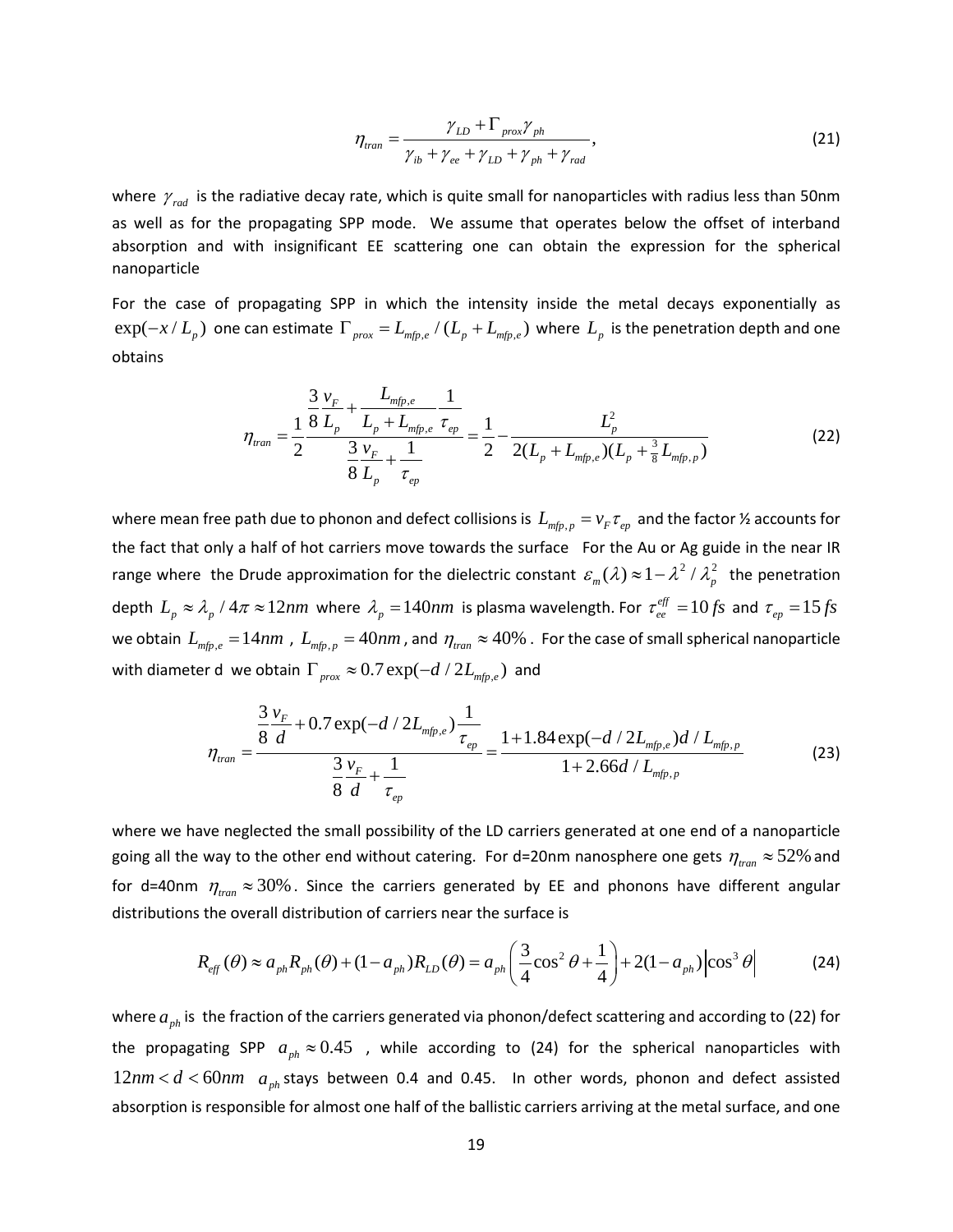can write for the effective angular distribution as  $R_{_{eff}}(\theta) \approx 1.1 [\cos^3 \theta] + 0.33 \cos^2 \theta + 0.11$  that is shown in Fig. 5d



# *4.b Extraction efficiency*

**Fig.12 (**a) Carrier injection from the metal into silicon across a smooth interface. Only the electrons with incidence angle less than  $\theta_{\text{max}}$  get injected. (b) 6 valleys in the conduction band of Si. Electrons get injected only into the two valley along [100] direction. (c) Carrier injection from the metal into silicon across a rough interface with momentum conservation restriction entirely lifted.

With transport to the surface out of the way, we consider the extraction efficiency of all the quasi-ballistic carriers arriving at the surface, i.e. transmission coefficient over the barrier Φ . As shown in Fig.12a, If the lateral (in plane) wavevector is continuous across the barrier, i.e.  $k_{m,||} = k_{s,||} = k_{||}$  then the longitudinal wavevectors for the electron in the metal whose energy above Fermi level is *E* and whose incidence angle is  $\theta$  can be found as  $k_{m,z}=\sqrt{2m_m$  /  $\hbar^2\left(E+E_F-k_\parallel^2\right)\approx k_F\cos\theta$  , where  $m_m$  is the effective mass of metal . For the semiconductor  $k_{_{S, z}} \approx k_{_F} \sqrt{\sin^2\theta_{\rm max}-\sin^2\theta}$  , where  $\theta_{\max}(E,\Phi)$  =  $\sin^{-1}\sqrt{(m_s/m_m)(E-\Phi)/E_F}$  and  $m_s$  is the effective mass of semiconductor . As a result of wavevector continuity (lateral momentum conservation) only the carriers with  $\theta \le \theta_{\max} (E, \Phi)$  can be extracted from the metal. First we assume that all the carriers within the "extraction cone" can exit the metal, hence

$$
\eta_{ext}(\hbar\omega,\Phi) = \int_{0}^{\hbar\omega} f_1(E,\hbar\omega) d\hbar\omega \int_{0}^{\theta_{\text{max}}(E,\Phi)} R_{\text{eff}}(\theta) \sin\theta d\theta dE \qquad (25)
$$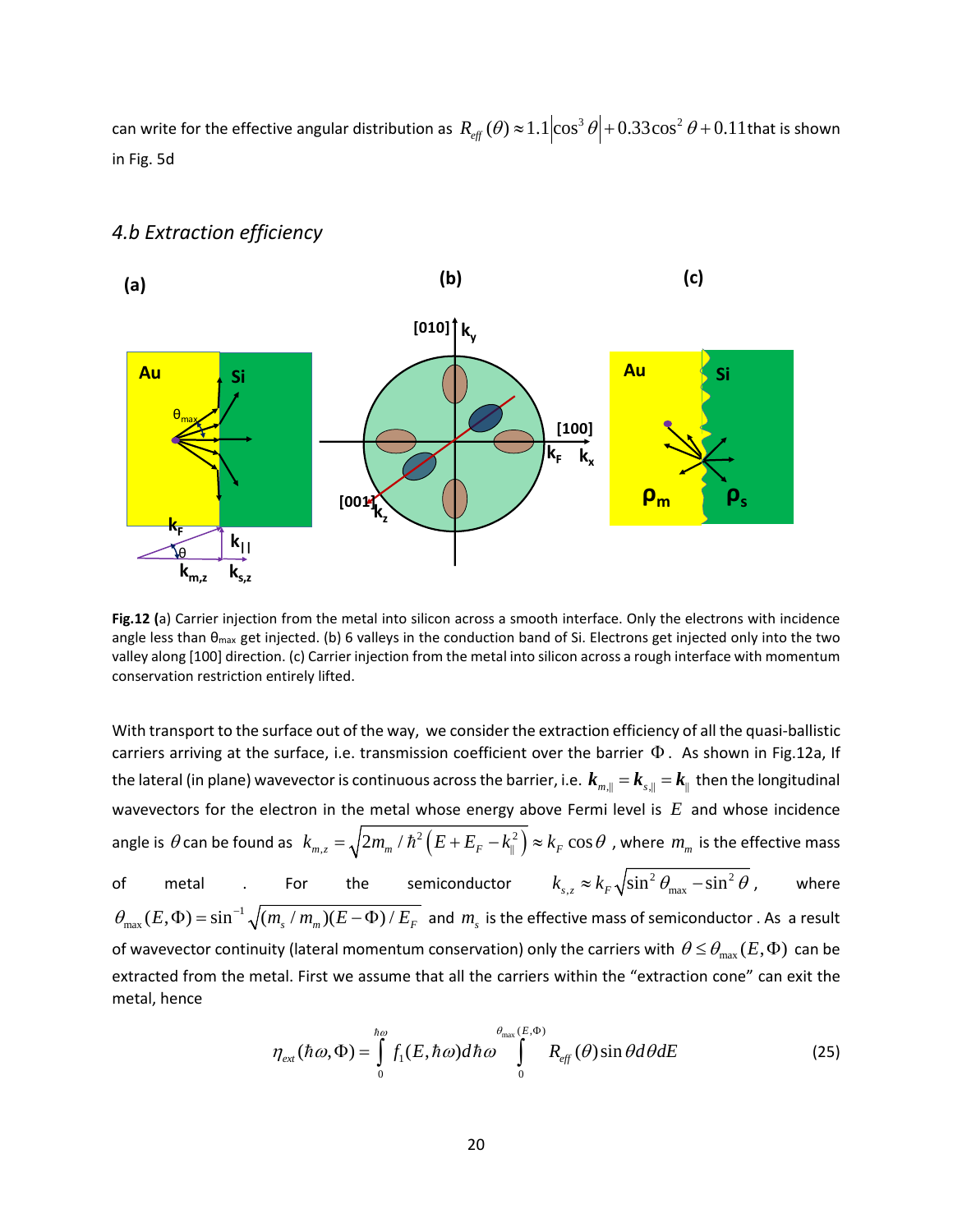where  $f_1(E, \hbar \omega) = 1/\hbar \omega$  according to (17). In our calculations we consider injection from a noble metal, like Au into Si. The conduction band of Si , characterized by 6 valleys along <100> directions, each characterized by longitudinal  $m<sub>L</sub> = 0.98 m<sub>0</sub>$  and transverse  $m<sub>T</sub> = 0.19 m<sub>0</sub>$  as shown in Fig. 12b. The barrier is treated as variable parameter due to presence of surface states. The effective injection is possible almost exclusively into two valleys along [100] (normal to the interface) direction since in the other four valleys the Bloch functions have symmetry that is almost orthogonal to S-states in the metal. We then approximate Si conduction band with a single valley isotropic band with effective density of state mass of  $m_s = 2^{2/3} m_L^{1/2} m_T^{2/3} = 0.52 m_0$  . If the injection is into the valence band, the effective mass is almost exactly the same,  $m_s = 0.49 m_0$ .



**Fig.13** Extraction efficiency of the hot carriers generated on the Metal/Si interface by the SPPs excited with λ=1500nm photons. (a) Smooth Interface, reflection is not taken into account (Eq.(27)) (b) Smooth Interface, reflection is taken into account (Eq.(27))(c) Rough interface Complete extraction of all the above-the-barrier carriers (Eq. (28)) (d) Rough interface, momentum conservation rules are relaxed but the transitions into transverse valleys of Si are not allowed (Eq.(29)) (e) Rough interface, momentum conservation rules are relaxed and the transitions into transverse valleys of Si are allowed (Eq.(29)).

Then, since typically  $\theta_{\text{max}}$  is rather small, we can neglect the angular dependence of ballistic carriers distribution assuming  $R_{\text{eff}}\left(\theta\right) \approx R_{\text{eff}}\left(0\right)$  and obtain

$$
\eta_{\text{ext}}(\hbar\omega,\Phi) \approx \frac{1}{4} R_{\text{eff}}(0) \frac{m_s}{m_0} \frac{(\hbar\omega - \Phi)^2}{\hbar\omega E_F} \tag{26}
$$

or essentially a Fowler's formula [69], as plotted in Fig.13a for  $\hbar \omega = 0.8 eV$  (( $\lambda = 1500$ *nm*) and is practically no different from the exact formula (25).

Next we shall take into consideration the reflection from the interface and include transmission coefficient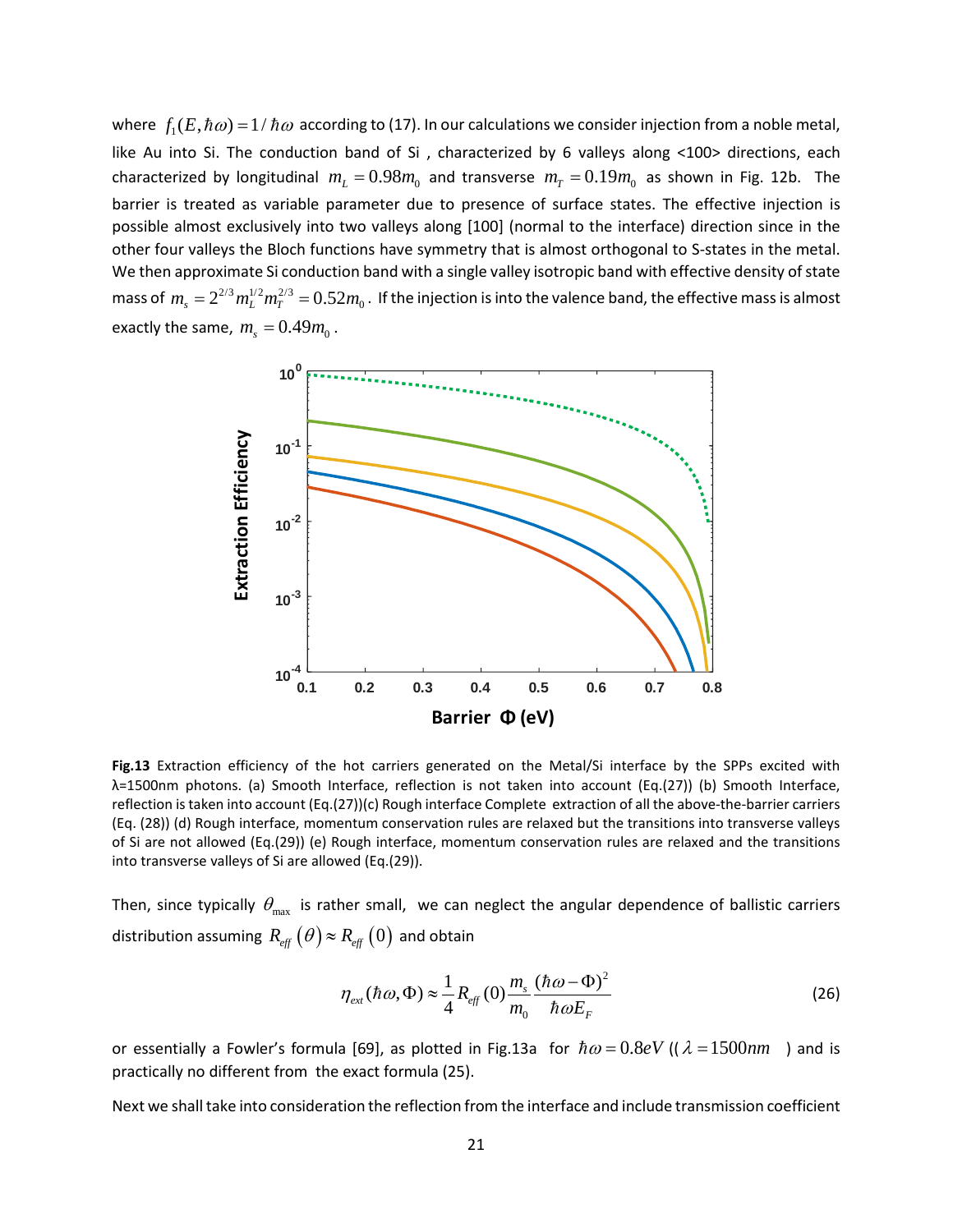$$
\eta_{ext}(\hbar\omega,\Phi) = \int_{0}^{\hbar\omega} f_1(E,\hbar\omega) d\hbar\omega \int_{0}^{\theta_{\text{max}}(E,\Phi)} \left[1 - \left(\frac{k_{m,z}/m_0 - k_{m,s}/m_s}{k_{m,z}/m_0 + k_{m,s}/m_s}\right)^2 \right] R_{\text{eff}}(\theta) \sin\theta d\theta dE \qquad (27)
$$

into the integral in (25) – the result is shown in Fig.13b and as one can see extraction efficiency is reduced by about 20% for low barriers but by as much as a factor of 2 for barrier that is only 200meV below the photon frequency.

As one can see, lateral momentum conservation severely restricts the "exit cone" of the incident ballistic carriers to the small angle  $\theta_{\text{max}} < \pi/10$  for the visible and even les for near IR wavelengths leading to small extraction efficiencies. However, experimental data show that higher injection efficiencies can be achieved when the momentum conservation is no longer valid due to extreme disorder at the interface. In [33]the injection efficiency of nearly 30% for Au/GaAs interface was reported, while high efficiencies for injection into TiO<sub>2</sub> from Au nanoparticles has been measured in [34]. Increase in photocurrent in the photodetectors with rough Au/Si interface relative to the ones with a smooth interface has been reported in [].

To explain these extraordinary results, the simplest model was proposed in [33] that assumed that all the hot carriers with energies higher than barrier  $\Phi$  can be extracted as in (19), leading to

$$
\eta_{\text{ext,max}}(\hbar\omega,\Phi) = \frac{\hbar\omega - \Phi}{\Phi} \tag{28}
$$

Shown in Fig.13c but this approach entirely neglects the possibility of backscattering into the metal. Another approach [70] was to use the explicit interface roughness scattering explicitly to obtain the enhancement of extraction efficiency by a factor of a few. That model, however, could only be applied to a relatively small roughness, and, as matter of fact, neglected enhanced backscattering as well.

To find the ultimate extraction efficiency we shall follow the theory of Yablonovitch[44] developed for the seemingly different task of light trapping in the dielectric with roughened surface. Essentially the argument developed there can be applied to the case of the surface roughened to the degree that momentum conservation is no longer valid – then according to Fermi golden rule the rate of scattering in a given direction depends only on the density of states as shown in Fig.12c Now, if the densities of states in the metal and semiconductor are  $\rho_m$  and  $\rho_s$  respectively, one can obtain a rather simple expression for the extraction efficiency

$$
\eta_{\text{ext,max}}(\hbar\omega,\Phi) = \int_{0}^{\hbar\omega} f_1(E,\hbar\omega) \frac{\rho_s(E)}{\rho_s(E) + \rho_m(E)} dE = \frac{1}{\hbar\omega} \int_{0}^{\hbar\omega} \frac{\left(m_s/m_0\right)^{3/2} (E - \Phi)^{1/2} / E_F^{1/2}}{\left(m_s/m_0\right)^{3/2} (E - \Phi)^{1/2} / E_F^{1/2} + 1} dE
$$
\n(29)

For small extraction probability one can obtain the estimate

$$
\eta_{ext}(\hbar\omega,\Phi) = \frac{2}{3} \left(\frac{m_s}{m_0}\right)^{3/2} \frac{(\hbar\omega-\Phi)^{3/2}}{\hbar\omega E_F^{1/2}}
$$
(30)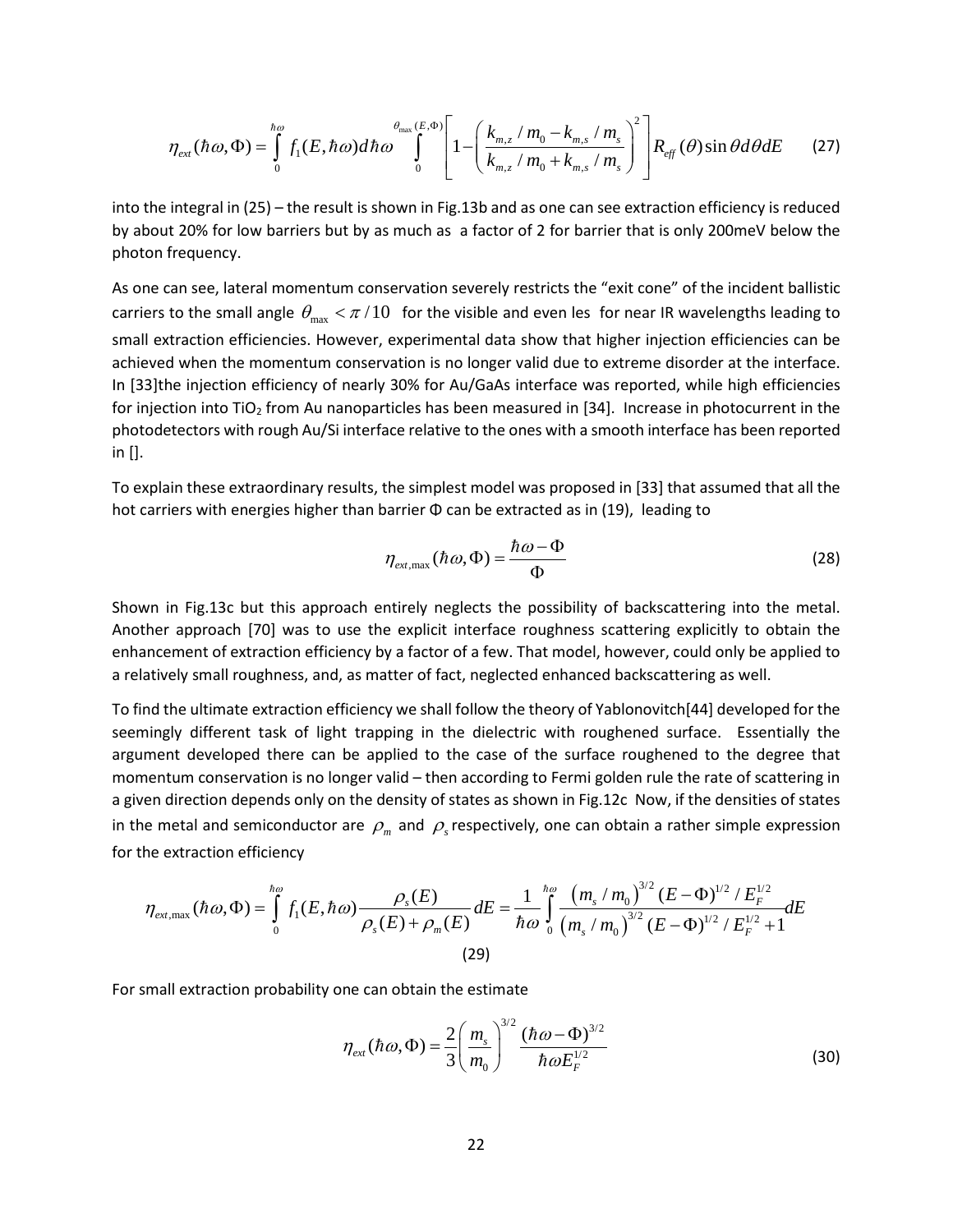As one can see the result (30) is not nearly as high as the estimate (28) (by a factor of roughly  $(m_s/m_0)^{3/2}(\hbar\omega/\Phi-1)^{1/2}$  ) yet it is higher than the extraction efficiency without roughness (26) by roughly a factor  $(m_0/m_s)^{1/2}(\hbar\omega/\Phi-1)^{1/2}$ . For Si it is important to consider what is effective density of state mass to use in (29) and (30). If one assumes that the electron can only be injected into two X-valleys, one should use previously defined  $m_s = 0.52 m_0$  effective mass. However, it is possible for the disorder to be so strong that it allows transitions into the other four valleys which would imply density of states mass equal to  $m<sub>r</sub> = 1.08 m<sub>0</sub>$  which will increase the extraction efficiency by a factor of three. Both of the curves are plotted in Fig.1d and e respectively. Whether one can induce such a strong disorder that it will break the selection rules that prevent the injection into the "transverse valleys" is difficult to state, but it is definitely not inconceivable. Therefore, if one assumes that the barrier height is 0.4eV, one can see that introducing roughness can increase the extraction efficiency by a factor between 4 and 12, from less than 1% to more than 10% leading to overall efficiency of 4-5%. The increase is even more dramatic for higher barriers, which is where the performance of detector becomes optimal due to decrease of dark current.



Fig.14 Extraction efficiency of the hot carriers generated on the Metal/TiO<sub>2</sub> interface by the SPPs excited with λ=620nm photons. (a) Smooth Interface, reflection is not taken into account (Eq.(26)) (b) Smooth Interface, reflection is taken into account (Eq.(27)) (c) Rough interface Complete extraction of all the above-the-barrier carriers (Eq.(28)) (d) Rough interface, momentum conservation rules are relaxed (Eq (30))

In Fig. 14 we show the extraction efficiency with and without disorder for the case of  $Au/TiO<sub>2</sub>$  interface and wavelength of 620 nm (photon energy of 2eV). The effective mass of TiO<sub>2</sub> is  $m_s = 0.8 m_0$  and for relatively high barrier one gets significant improvement of extraction efficiency due to scattering on rough interface. But typically the barrier height on metal-TiO2 interface is only a few hundred meV and roughness only increases  $η_{ext}$  by a factor of 2 or so. Overall, one can expect extraction efficiencies on the scale of 10-20%. Thus the fact that with TiO<sub>2</sub> one attains higher injection efficiency can be traced to the fact that it has large density of states available for injection.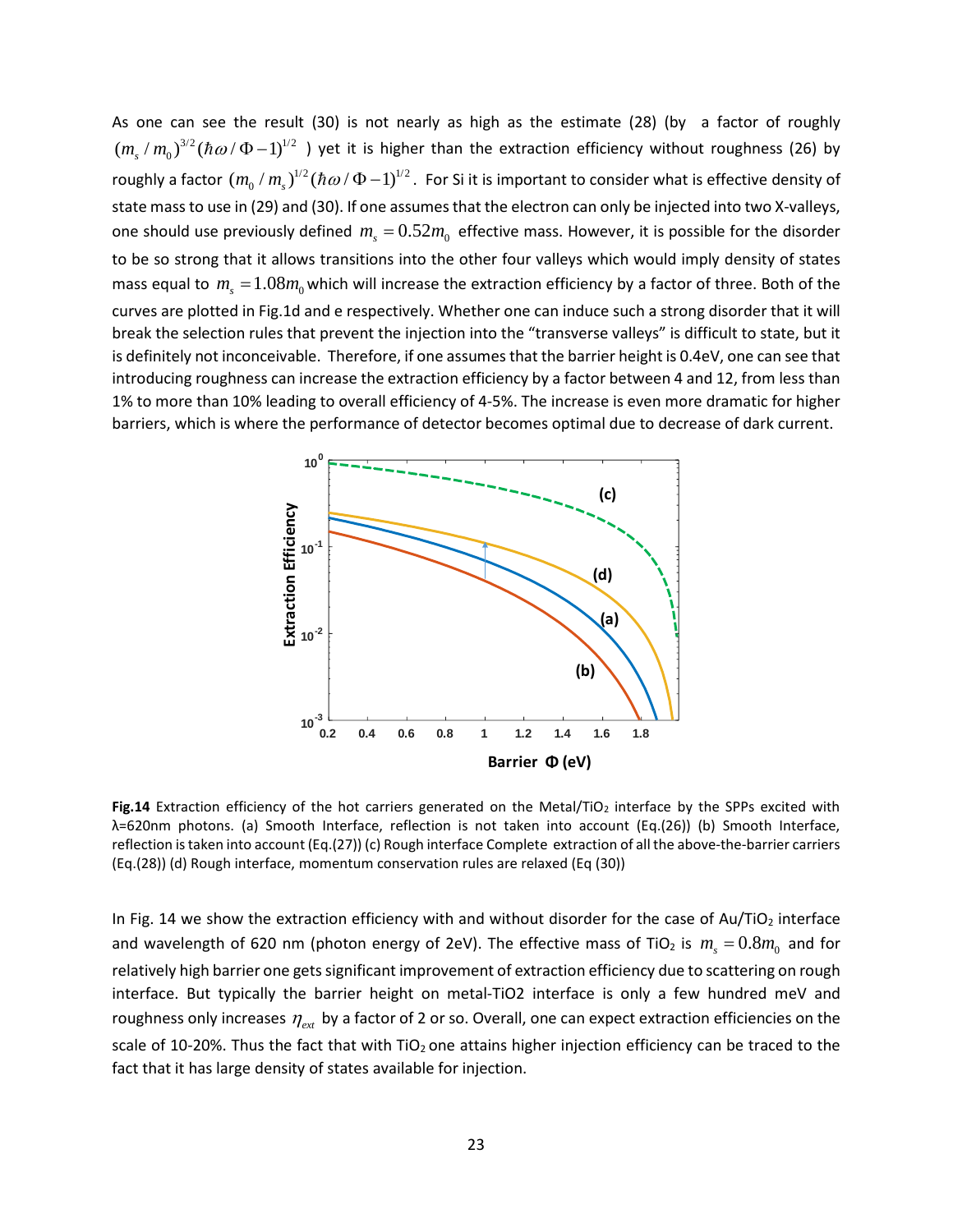Overall, the injection efficiency for Au/TiO<sub>2</sub> can be as high as 10% or even higher if one assumes that the carriers can travel from one side of nanoparticle to the other. For Au/Si the number is smaller, primarily due to smaller density of states and higher barrier, and is typically on the scale of a few percent. So, while quantum efficiency of hot carrier detectors can never reach those easily attainable in commercial photodiodes, it may be sufficient for these detectors to find some applications because they can absorb long wave radiation while being compatible with commercial silicon technology. Whether the same can be said about plasmon-assisted phtocatalysis remains to be seen,

## **5. Conclusions**

At this point it is time to summarize the main points made in the present work so the busy reader can be spared the arduous task of going through all the derivations and calculations performed in prior sections and instead focus on the practical consequences of this work.

First important point made in this work relates to the *inherently discrete, quantum nature of SPP generation and decay.* Under realistic illumination, with optical powers densities far less than a MW/cm2 at any given time no more than a single SPP is present on a typical nanoparticle ( same is true for a number of SPPs inside a plasmonic photodetector waveguide when the optical power is less than 10  $\mu$ *W*). Consequently, at any given time, the number of non-equilibrium carriers in a given nanoparticle (or inside a waveguide) is typically only a few and their combined energy is exactly  $\hbar\omega$ . Therefore, one cannot use "average" electron temperature  $T<sub>e</sub>$  to describe evolution of hot carriers as their distribution is never thermal. The one and only way to describe evolution of hot carriers is to simply follow them through the scattering events, generation after generation.

The second point is that as long as the height of barrier separating the metal from the adjacent isolator/semiconductor is at least moderately large (higher than  $\hbar \omega / 3$ ) only *two SPP decay mechanisms out of four: Landau damping and phonon/defect assisted decay generate significant number carriers with energies high enough to surpass the barriers.* Furthermore, after only a single event of electron-electron scattering a sufficiently energetic "first generation" carrier decays into three carriers whose energies are too low for the extraction across the barrier. Thus hot carriers have only a very short (~10 fs) time over which they can be injected from metal into semiconductor/isolator. After that no injection can take place. For this reason, the carriers generated at the surface via Landau damping stand the highest chance of being injected.

The *third poin*t is that the extraction efficiency of hot carriers is *greatly affected by the smoothness* of the interface. For smooth interface the momentum conservation dictates that only a very small fraction of hot carriers with small in-plane wavevectors are capable of exiting the metal. Typical injection efficiencies do not exceed 0.1%. But if the surface roughness is so high that momentum is no longer conserved, practically all the carriers with energies above the barrier stand a chance of exiting this metal. Hower, this chance is far from 100% because the density of states near Fermi in the metal is typically much higher than in semiconductor. Still, depending on the barrier height and effective mass, up to 10% injection efficiencies are possible. Whether the momentum is conserved or not, it is desirable to have semiconductor/dielectric with large effective mass (and thus density of states).

*Finally,* when it comes to photodetectors, the main practical parameter is detectivity and for that one must reduce thermal noise- hence one does not benefit from lowering the barrier beyond the optimal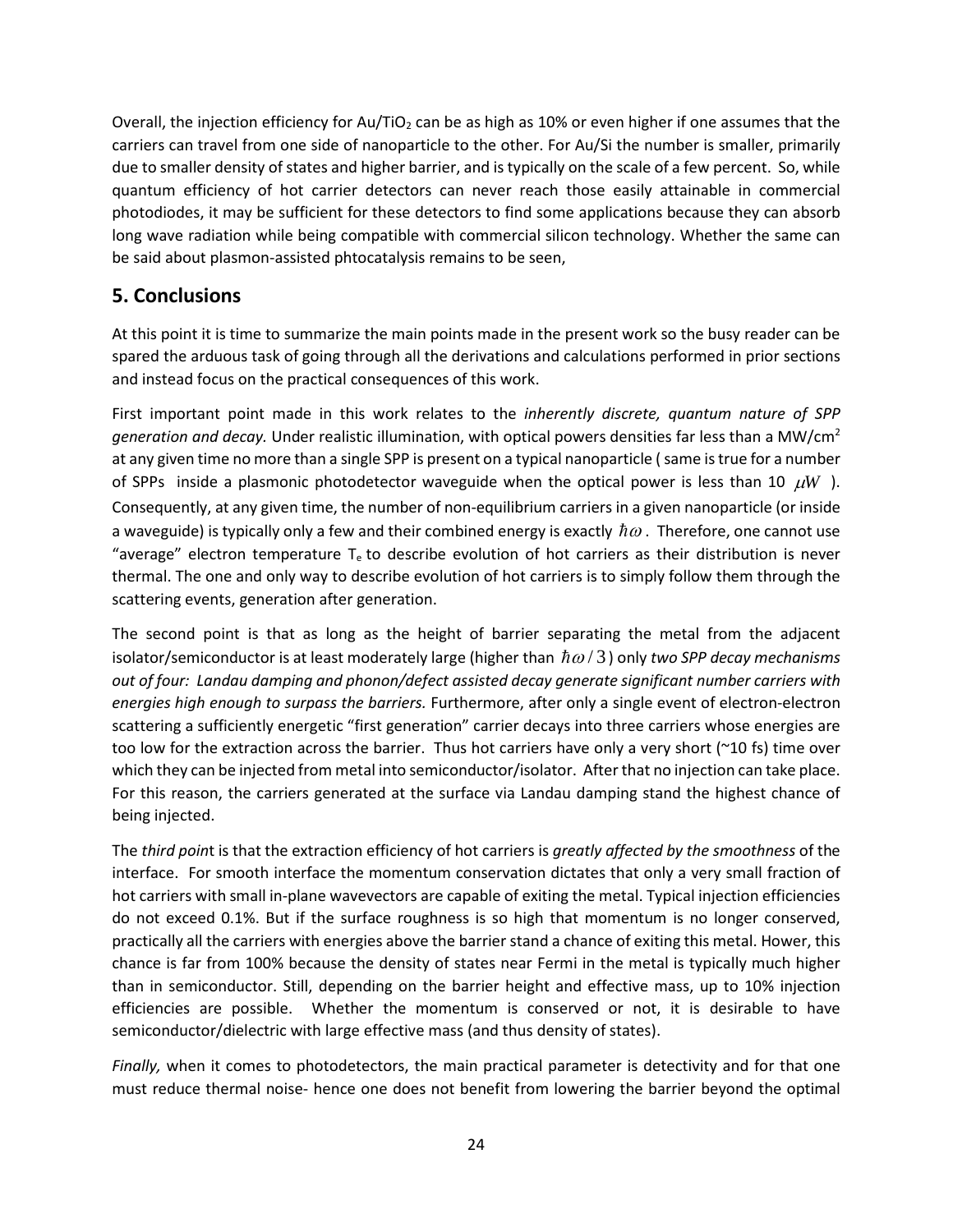4kT. Choosing a semiconductor with large density of states, such as Si or Ge rather than, say, GaAs remains to be the only viable stratagem for the performance improvement in addition to the aforementioned roughening of the interface and engineering the waveguide mode to make sure that the field is concentrated near the surface and Landau damping is a dominant SPP decay channel. For the photocatalysis one should also increase the relative strength of Landau damping by using smaller nanoparticles with large surface to volume ratio and roughen the interface, and, since thermal noise is not a factor, the barrier should be lowered. However, when the barrier is sufficiently low, most of the enhancement of catalysis will come not from hot carriers per se but simply by the thermionic emission due to the increase of the ambient temperature- and heating can be achieved by means other than light absorption.

*In the end*, I have presented here a compilation of factors determining efficiency of plasmonic assisted hot carrier injection for applications in (mostly) detectors and (also) photocatalysis. Some of the results presented here have been of course investigated before, as, for instance, the fact that nonequilibrium carrier distribution is not thermal have been argued by many. But other results are indeed entirely new. In particular, the important fact that for realistic illumination conditions no more than a single SPP gets excited per nanoparticle, surprisingly, has been overlooked before. Also, the paramount role of density of states in the injection process has not been given proper attention. It is my belief that it is valuable for the plasmonic community to combine in one place coherent and unified description of all the steps of the process –from SPPs generation through their decay engendering non-equilibrium carriers that then go through competing processes of decay, transport to the surface and extraction from metal. This treatment provides a simple way of estimating overall efficiency of the injection and also outlines the pathways to its optimization. Whether research community finds any value in this modest effort is an open question, but I sure hope that not far in the future hot carrier devices will enter the mainstream and this work will play a helpful role, no matter how small, in it.

**Acknowledgment**: Support of NSF grant Grant # 1507749 has been a key to writing this article. Aside from that, valuable if sometimes heated discussions with Prof. P. Noir as well as points made by the new member of his research group Ms. S. Artois have been essential to this work.

### **References**

- 1. Stockman, M.I., *Nanoplasmonics: past, present, and glimpse into future.* Optics Express, 2011. **19**(22): p. 22029-22106.
- 2. Gramotnev, D.K. and S.I. Bozhevolnyi, *Plasmonics beyond the diffraction limit.* Nature Photonics, 2010. **4**(2): p. 83-91.
- 3. Atwater, H.A. and A. Polman, *Plasmonics for improved photovoltaic devices (vol 9, pg 205, 2010).* Nature Materials, 2010. **9**(10): p. 865-865.
- 4. Maier, S.A., *Plasmonics : fundamentals and applications*. 2007, New York: Springer. xxiv, 223 p.
- 5. Kim, J.B., et al., *Highly Enhanced Light Extraction from Surface Plasmonic Loss Minimized Organic Light-Emitting Diodes.* Advanced Materials, 2013. **25**(26): p. 3571-3577.
- 6. Goykhman, I., et al., *Locally Oxidized Silicon Surface-Plasmon Schottky Detector for Telecom Regime.* Nano Letters, 2011. **11**(6): p. 2219-2224.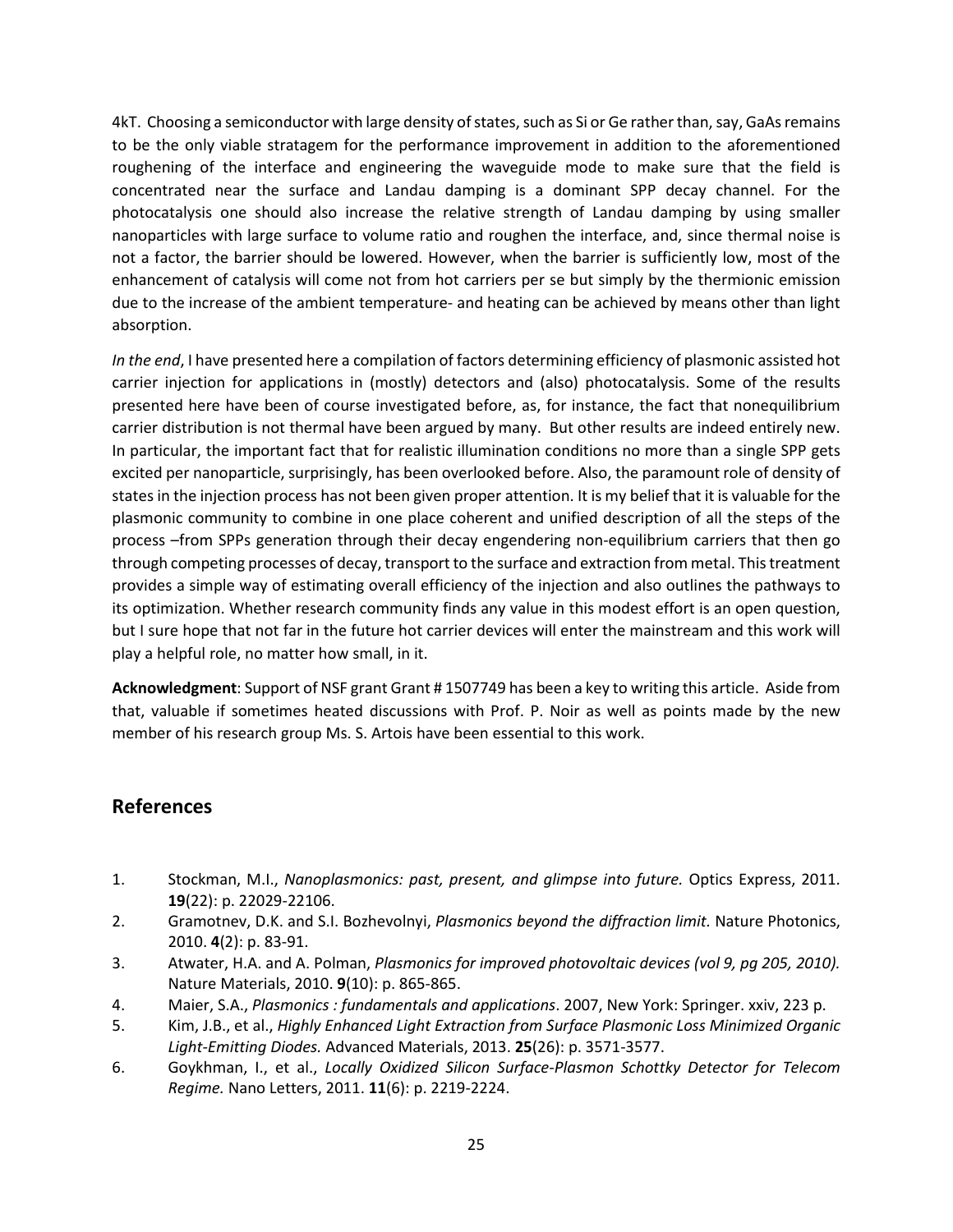- 7. Goykhman, I., et al., *Waveguide based compact silicon Schottky photodetector with enhanced responsivity in the telecom spectral band.* Optics Express, 2012. **20**(27): p. 28594-28602.
- 8. Haffner, C., et al., *Low-loss plasmon-assisted electro-optic modulator.* Nature, 2018. **556**(7702): p. 483-+.
- 9. Melikyan, A., et al., *Surface plasmon polariton absorption modulator.* Optics Express, 2011. **19**(9): p. 8855-8869.
- 10. Zhang, S.P., et al., *Substrate-Induced Fano Resonances of a Plasmonic: Nanocube: A Route to Increased-Sensitivity Localized Surface Plasmon Resonance Sensors Revealed.* Nano Letters, 2011. **11**(4): p. 1657-1663.
- 11. Stewart, M.E., et al., *Nanostructured plasmonic sensors.* Chemical Reviews, 2008. **108**(2): p. 494- 521.
- 12. Khurgin, J.B., *How to deal with the loss in plasmonics and metamaterials.* Nature Nanotechnology, 2015. **10**(1): p. 2-6.
- 13. Khurgin, J.B., *Replacing noble metals with alternative materials in plasmonics and metamaterials: how good an idea?* Philosophical Transactions of the Royal Society a-Mathematical Physical and Engineering Sciences, 2017. **375**(2090).
- 14. Hsieh, W.T., et al., *Comparative Analysis of Metals and Alternative Infrared Plasmonic Materials.* Acs Photonics, 2018. **5**(7): p. 2541-2548.
- 15. Citroni, R., F. Di Paolo, and A. Di Carlo, *Replacing Noble Metals with Alternative Metals in MID-IR Frequency: A Theoretical Approach.* Nanoinnovation 2017, 2018. **1990**.
- 16. Moskovits, M., *The case for plasmon-derived hot carrier devices.* Nature Nanotechnology, 2015. **10**(1).
- 17. Brongersma, M.L., N.J. Halas, and P. Nordlander, *Plasmon-induced hot carrier science and technology.* Nature Nanotechnology, 2015. **10**(1): p. 25-34.
- 18. Linic, S., P. Christopher, and D.B. Ingram, *Plasmonic-metal nanostructures for efficient conversion of solar to chemical energy.* Nature Materials, 2011. **10**(12): p. 911-921.
- 19. Knight, M.W., et al., *Photodetection with Active Optical Antennas.* Science, 2011. **332**(6030): p. 702-704.
- 20. Panchenko, E., et al., *Plasmonic Metasurface-Enabled Differential Photodetectors for Broadband Optical Polarization Characterization.* Acs Photonics, 2016. **3**(10): p. 1833-1839.
- 21. Lal, S., S.E. Clare, and N.J. Halas, *Nanoshell-Enabled Photothermal Cancer Therapy: Impending Clinical Impact.* Accounts of Chemical Research, 2008. **41**(12): p. 1842-1851.
- 22. Zhou, Z., et al., *Solar thermophotovoltaics: reshaping the solar spectrum*, in *Nanophotonics*. 2016. p. 1.
- 23. Christopher, P., H.L. Xin, and S. Linic, *Visible-light-enhanced catalytic oxidation reactions on plasmonic silver nanostructures.* Nature Chemistry, 2011. **3**(6): p. 467-472.
- 24. Zhang, C., et al., *Al-Pd Nanodisk Heterodimers as Antenna-Reactor Photocatalysts.* Nano Letters, 2016. **16**(10): p. 6677-6682.
- 25. Mukherjee, S., et al., *Hot Electrons Do the Impossible: Plasmon-Induced Dissociation of H-2 on Au.* Nano Letters, 2013. **13**(1): p. 240-247.
- 26. Zhang, Y.C., et al., *Surface-Plasmon-Driven Hot Electron Photochemistry.* Chemical Reviews, 2018. **118**(6): p. 2927-2954.
- 27. Clavero, C., *Plasmon-induced hot-electron generation at nanoparticle/metal-oxide interfaces for photovoltaic and photocatalytic devices.* Nature Photonics, 2014. **8**(2): p. 95-103.
- 28. Manjavacas, A., et al., *Plasmon-Induced Hot Carriers in Metallic Nanoparticles.* Acs Nano, 2014. **8**(8): p. 7630-7638.
- 29. Rethfeld, B., et al., *Ultrafast dynamics of nonequilibrium electrons in metals under femtosecond laser irradiation.* Physical Review B, 2002. **65**(21).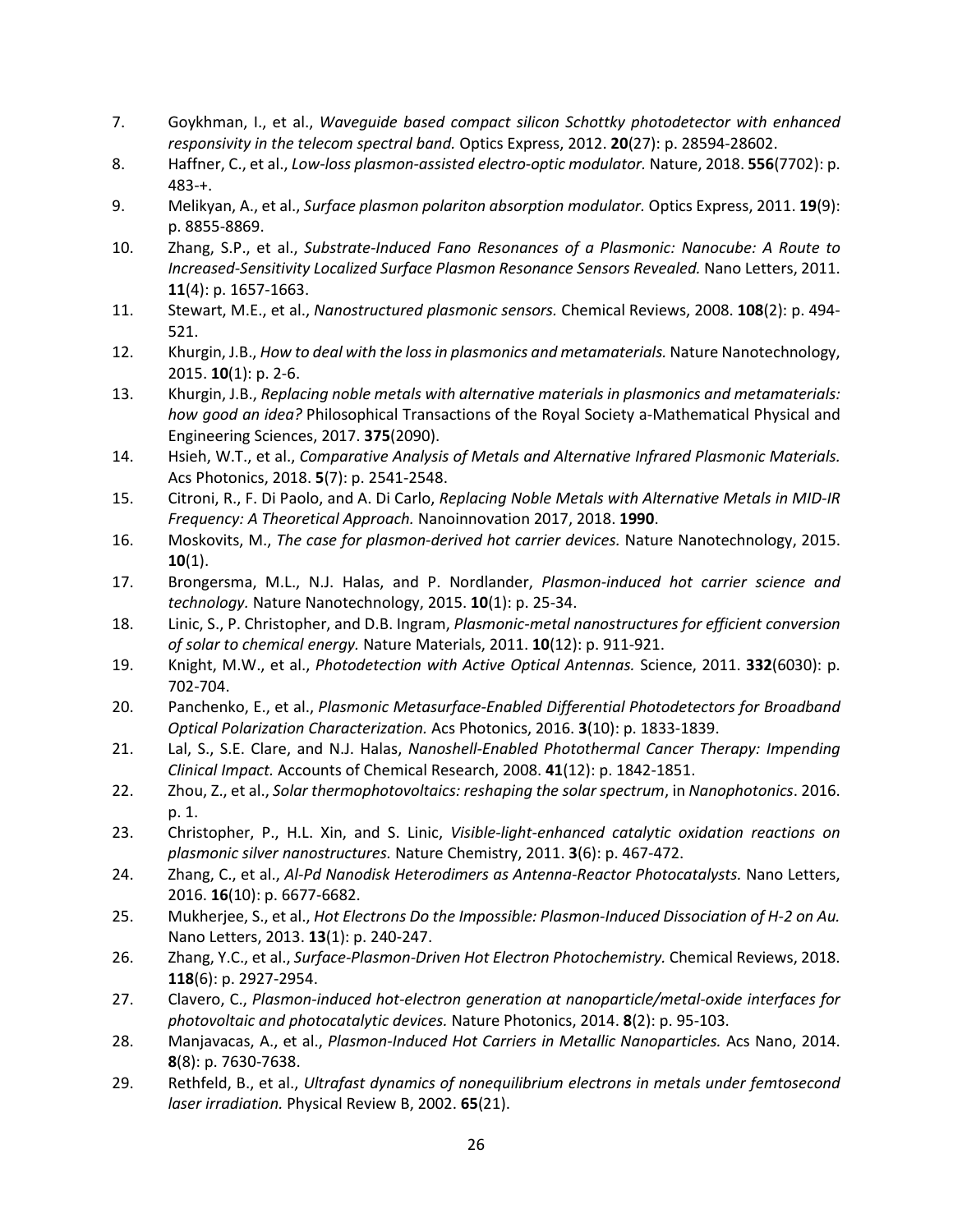- 30. Sundararaman, R., et al., *Theoretical predictions for hot-carrier generation from surface plasmon decay.* Nature Communications, 2014. **5**.
- 31. Brown, A.M., et al., *Nonradiative Plasmon Decay and Hot Carrier Dynamics: Effects of Phonons, Surfaces, and Geometry.* Acs Nano, 2016. **10**(1): p. 957-966.
- 32. Hartland, G.V., et al., *What's so Hot about Electrons in Metal Nanoparticles?* Acs Energy Letters, 2017. **2**(7): p. 1641-1653.
- 33. Giugni, A., et al., *Hot-electron nanoscopy using adiabatic compression of surface plasmons.* Nature Nanotechnology, 2013. **8**: p. 845.
- 34. Ratchford, D.C., et al., *Quantification of Efficient Plasmonic Hot-Electron Injection in Gold Nanoparticle TiO2 Films.* Nano Letters, 2017. **17**(10): p. 6047-6055.
- 35. Zhou, L.A., et al., *Quantifying hot carrier and thermal contributions in plasmonic photocatalysis.* Science, 2018. **362**(6410): p. 69-+.
- 36. Govorov, A.O., H. Zhang, and Y.K. Gun'ko, *Theory of Photoinjection of Hot Plasmonic Carriers from Metal Nanostructures into Semiconductors and Surface Molecules.* Journal of Physical Chemistry C, 2013. **117**(32): p. 16616-16631.
- 37. Besteiro, L.V., et al., *Understanding Hot-Electron Generation and Plasmon Relaxation in Metal Nanocrystals: Quantum and Classical Mechanisms.* Acs Photonics, 2017. **4**(11): p. 2759-2781.
- 38. Ng, C., et al., *Hot Carrier Extraction with Plasmonic Broadband Absorbers.* Acs Nano, 2016. **10**(4): p. 4704-4711.
- 39. Sivan, Y., et al., *Comment on "Quantifying hot carrier and thermal contributions in plasmonic photocatalysis".* Science, 2019. **364**(6439).
- 40. Sivan, Y., I.W. Un, and Y. Dubi, *Assistance of metal nanoparticles in photocatalysis - nothing more than a classical heat source.* Faraday Discussions, 2019. **214**: p. 215-233.
- 41. Narang, P., R. Sundararaman, and H.A. Atwater, *Plasmonic hot carrier dynamics in solid-state and chemical systems for energy conversion.* Nanophotonics, 2016. **5**(1): p. 96-111.
- 42. Christopher, P. and M. Moskovits, *Hot Charge Carrier Transmission from Plasmonic Nanostructures*, in *Annual Review of Physical Chemistry, Vol 68*, M.A. Johnson and T.J. Martinez, Editors. 2017. p. 379-398.
- 43. Khurgin, J.B., *Hot carriers generated by plasmons: where are they generated and where do they go from there?* Faraday Discussions, 2019. **214**: p. 35-58.
- 44. Yablonovitch, E., *Statistical Ray Optics.* Journal of the Optical Society of America, 1982. **72**(7): p. 899-907.
- 45. Deckman, H.W., C.B. Roxlo, and E. Yablonovitch, *Maximum Statistical Increase of Optical-Absorption in Textured Semiconductor-Films.* Optics Letters, 1983. **8**(9): p. 491-493.
- 46. Khurgin, J.B., G. Sun, and R.A. Soref, *Practical limits of absorption enhancement near metal nanoparticles.* Applied Physics Letters, 2009. **94**(7).
- 47. Li, K., M.I. Stockman, and D.J. Bergman, *Self-Similar Chain of Metal Nanospheres as an Efficient Nanolens.* Physical Review Letters, 2003. **91**(22): p. 227402.
- 48. Nordlander, P., et al., *Plasmon Hybridization in Nanoparticle Dimers.* Nano Letters, 2004. **4**(5): p. 899-903.
- 49. Petek, H. and S. Ogawa, *Femtosecond time-resolved two-photon photoemission studies of electron dynamics in metals.* Progress in Surface Science, 1997. **56**(4): p. 239-310.
- 50. Schmuttenmaer, C.A., et al., *Femtosecond Studies of Carrier Relaxation Processes at Single-Crystal Metal-Surfaces.* Laser Techniques for Surface Science, 1994. **2125**: p. 98-106.
- 51. Lugovskoy, A.V. and I. Bray, *Ultrafast electron dynamics in metals under laser irradiation.* Physical Review B, 1999. **60**(5): p. 3279-3288.
- 52. Ono, S., *Thermalization in simple metals: Role of electron-phonon and phonon-phonon scattering.* Physical Review B, 2018. **97**(5).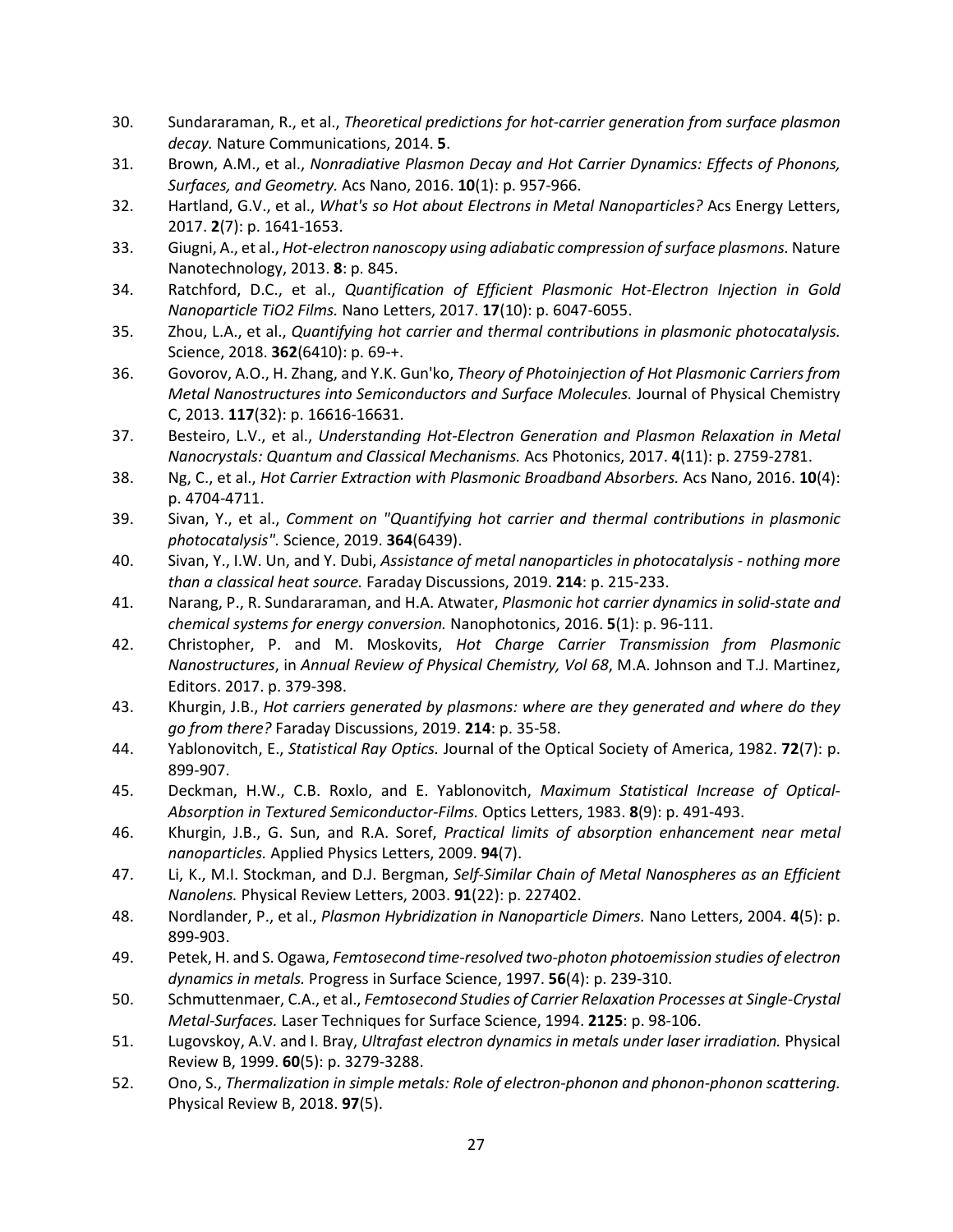- 53. Theye, M.L., *Investigation of the optical properties of Au by means of thin semitransparent films.* Physical Review B-Solid State, 1970. **2**(8): p. 3060-3078.
- 54. Abelès, F., *Optical properties of solids*. 1972, Amsterdam,

New York,: North-Holland Pub. Co.;

American Elsevier. 1034 p.

55. Ziman, J.M., *Electrons and phonons : the theory of transport phenomena in solids*. Oxford classic texts in the physical sciences. 2001, Oxford

New York: Clarendon Press ;

Oxford University Press. xiv, 554 p.

- 56. Lawrence, W.E. and J.W. Wilkins, *Electron-Electron Scattering in Transport Coefficients of Simple Metals.* Physical Review B, 1973. **7**(6): p. 2317-2332.
- 57. Pines, D. and P. Nozières, *The theory of quantum liquids*. 1966, New York,: W.A. Benjamin. v.
- 58. Khurgin, J.B., *Ultimate limit of field confinement by surface plasmon polaritons.* Faraday Discussions, 2015. **178**: p. 109-122.
- 59. Khurgin, J., et al., *Landau Damping and Limit to Field Confinement and Enhancement in Plasmonic Dimers.* Acs Photonics, 2017. **4**(11): p. 2871-2880.
- 60. Yannouleas, C. and R.A. Broglia, *Landau Damping and Wall Dissipation in Large Metal-Clusters.* Annals of Physics, 1992. **217**(1): p. 105-141.
- 61. Yuan, Z. and S.W. Gao, *Landau damping and lifetime oscillation of surface plasmons in metallic thin films studied in a jellium slab model.* Surface Science, 2008. **602**(2): p. 460-464.
- 62. Kreibig, U. and M. Vollmer, *Optical properties of metal clusters*. Springer series in materials science. 1995, Berlin ; New York: Springer. xx, 532 p.
- 63. Shahbazyan, T.V., *Landau damping of surface plasmons in metal nanostructures.* Physical Review B, 2016. **94**(23).
- 64. Shahbazyan, T.V., *Surface-Assisted Carrier Excitation in Plasmonic Nanostructures.* Plasmonics, 2018. **13**(3): p. 757-761.
- 65. Lindhard, J., *On the Properties of a Gas of Charged Particles.* Matematisk-Fysiske Meddelelser Kongelige Danske Videnskabernes Selskab, 1954. **28**(8): p. 1-57.
- 66. Fann, W.S., et al., *Electron Thermalization in Gold.* Physical Review B, 1992. **46**(20): p. 13592- 13595.
- 67. Fann, W.S., et al., *Direct Measurement of Nonequilibrium Electron-Energy Distributions in Subpicosecond Laser-Heated Gold-Films.* Physical Review Letters, 1992. **68**(18): p. 2834-2837.
- 68. Bauer, M., A. Marienfeld, and M. Aeschlimann, *Hot electron lifetimes in metals probed by timeresolved two-photon photoemission.* Progress in Surface Science, 2015. **90**(3): p. 319-376.
- 69. Fowler, R.H., *The analysis of photoelectric sensitivity curves for clean metals at various temperatures.* Physical Review, 1931. **38**(1): p. 45-56.
- 70. Grajower, M., U. Levy, and J.B. Khurgin, *The Role of Surface Roughness in Plasmonic-Assisted Internal Photoemission Schottky Photodetectors.* Acs Photonics, 2018. **5**(10): p. 4030-4036.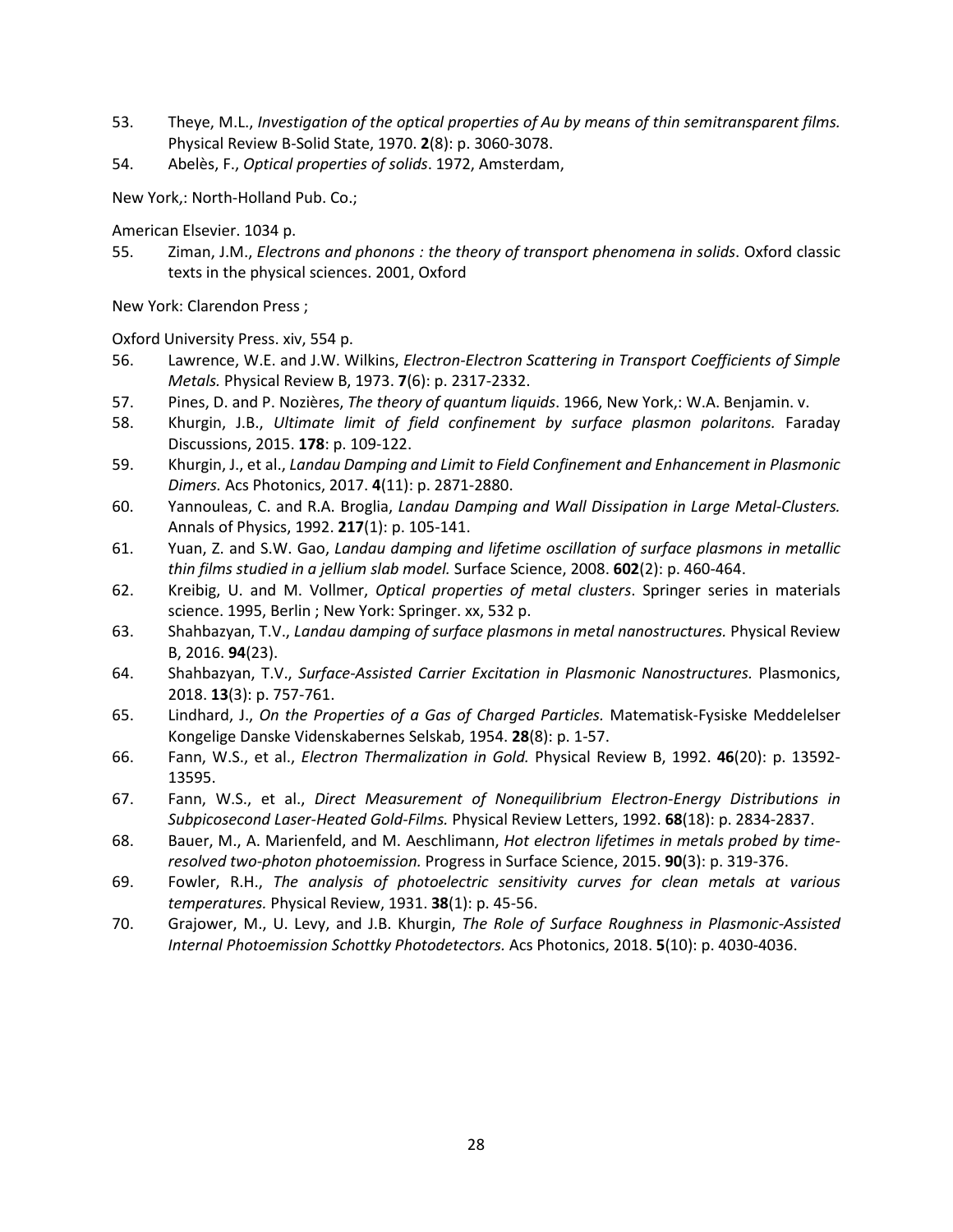#### **Figure Captions**

**Fig.1** Geometry of hot electron-hole pair generation in the metal with subsequent injection into semiconductor/dielectric using (a) Localized SPP's (mostly used in photocatalysis) and (b) Propagating SPPs (mostly used in photodetection). At realistic optical powers SPPs never coexist with hot carriers at the same time.

**Fig.2** Dynamics of hot carrier generation and decay in the array of metal nanoparticles under typical photo-excitation conditions. At each point in time only a very few SPP are excited and also a very few nanoparticles contain non-equilibrium carriers. For example, in the "frame" (a) only one nanoparticle A is excited with SPP and few other nanoparticles tinted red contain non-equilibrium carriers generated by previously excited and decayed SPPs, while majority of nanoparticles tinted yellow remain "cold" or unexcited. In frame (b) the SPP on nanoparticle A has decayed into hot electron-hole pair and no SPPs are present. In frame (c) a new SPP is excited on nanoparticle B while the existing non-equilibrium carriers continue to further cool down.

**Fig.3** Four mechanisms of electron hole pairs generation in metals where the average kinetic energy of electrons and holes is low (a) direct "vertical" interband transition (b) phonon (or impurity) assisted transition where the average energy of electrons or holes is ħω/2. (c) Electron-electron Umklapp scattering assisted transition with two electron-hole pairs generated for each SPP and their average kinetic energies being ħω/4. (d) Landau damping or surface collision assisted "tilted" transition where the average energy of electrons or holes is ħω/2. As one can see the carriers generated via processes (b) and (d) are far more likely to have energy sufficient to overcome the surface (Schottky) barrier Φ and be injected into the adjacent semiconductor or dielectric

**Fig.4** Energy distributions of the carriers excited via different SPP decay mechanisms (a) –interband transitions (b) phonon/defect assisted transitions or Landau damping (c) electron-electrons scattering assisted transitions. Note that the area under curve c is twice as large as for the other two curves because two electron-hole pairs are generated for each decayed SPP.

**Fig.5** angular distributions of the carriers excited via different SPP decay mechanisms (a) –interband transitions and electron-electrons scattering assisted transitions. (b) phonon/defect assisted transitions (c) Landau damping(d) Effective distribution combining carriers generated by Landau damping on the surface and the carriers generated in the bulk by phonon/defect assisted transitions that have reached the surface

**Fig.6** Energies and locations of non-equilibrium carriers generated via different SPP decay mechanisms. The carriers generated via interband, phonon/defect assisted, and electron-electrons scattering assisted transitions within skin depth (or for small nanoparticle within entire bulk) as shown by black circles. With Landau damping the carriers (red circles) are generated with a layer near the surface ΔL=*v <sup>F</sup> /ω* which is much thinner than skin depth*.*

**Fig.7** Conventionally assumed picture of hot carrier generation and relaxation in metal nanoparticles. (a) An SPP is excited on a nanoparticle while the carriers inside are distributed according to Fermi Dirac statistics with equilibrium lattice temperature T<sub>L</sub> (b) After the SPP lifetime  $\tau_{SPP}$  this SPP has decayed and as a result non-equilibrium electron-hole pairs with energies ranging from E<sub>F</sub>-hω to E<sub>F</sub>+hω. (c) After the